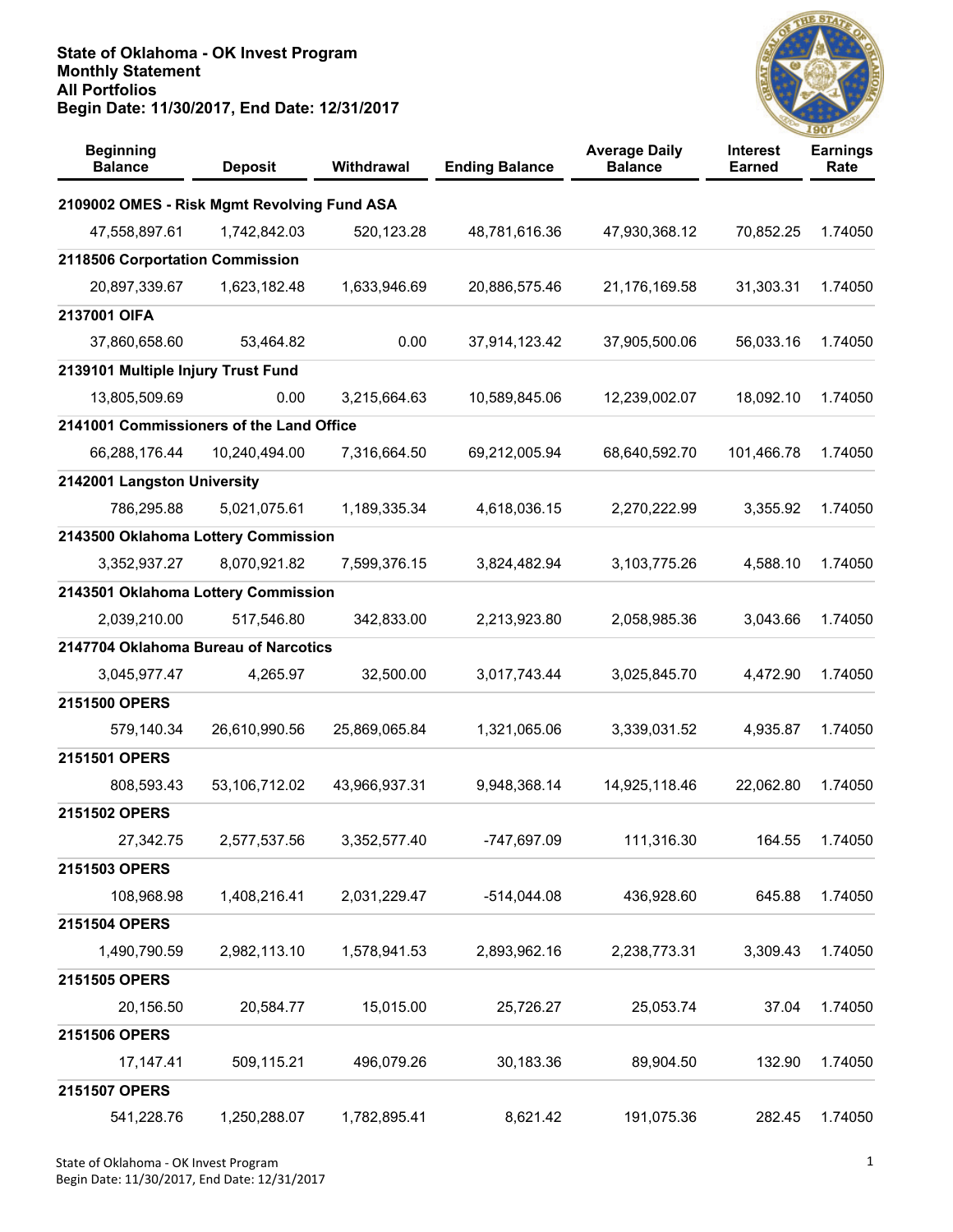| <b>Beginning</b><br><b>Balance</b>       | <b>Deposit</b>    | Withdrawal     | <b>Ending Balance</b> | <b>Average Daily</b><br><b>Balance</b> | <b>Interest</b><br><b>Earned</b> | <b>Earnings</b><br>Rate |
|------------------------------------------|-------------------|----------------|-----------------------|----------------------------------------|----------------------------------|-------------------------|
| 2151508 OPERS                            |                   |                |                       |                                        |                                  |                         |
| 75,238.53                                | 151,449.43        | 312,464.83     | $-85,776.87$          | $-7,704.34$                            | 0.00                             | 1.74050                 |
| 2151510 OPERS                            |                   |                |                       |                                        |                                  |                         |
| 0.00                                     | 86,723.38         | 9,490,729.35   | $-9,404,005.97$       | $-3,331,295.02$                        | 0.00                             | 1.74050                 |
| 2153001 Panhandle State University       |                   |                |                       |                                        |                                  |                         |
| 3,287,598.19                             | 622,008.69        | 707,051.16     | 3,202,555.72          | 3,179,166.93                           | 4,699.55                         | 1.74050                 |
| 2155701 OK Police Pension                |                   |                |                       |                                        |                                  |                         |
| 46,611,723.28                            | 4,077,446.66      | 21,969,098.17  | 28,720,071.77         | 41,418,103.39                          | 61,225.60                        | 1.74050                 |
| 2169502 Tax Commission                   |                   |                |                       |                                        |                                  |                         |
| 380,958,116.90                           | 397, 145, 955. 34 | 375,911,342.02 | 402,192,730.22        | 197,573,852.40                         | 292,060.16                       | 1.74050                 |
| 2169520 Tax Commission                   |                   |                |                       |                                        |                                  |                         |
| 3,638,823.59                             | 4,666,940.22      | 4,022,908.04   | 4,282,855.77          | 7,013,465.85                           | 10,367.54                        | 1.74050                 |
| 2169521 Tax Commission                   |                   |                |                       |                                        |                                  |                         |
| 41,517,059.62                            | 49, 152, 487. 46  | 42,090,361.86  | 48,579,185.22         | 25,425,724.64                          | 37,585.14                        | 1.74050                 |
| 2174007 State Treasurer                  |                   |                |                       |                                        |                                  |                         |
| 506,262.46                               | 101,460.33        | 0.00           | 607,722.79            | 591,358.22                             | 874.17                           | 1.74050                 |
| 2183006 DHS - CSED                       |                   |                |                       |                                        |                                  |                         |
| 7,855,570.28                             | 7,420,295.48      | 6,569,560.15   | 8,706,305.61          | 8,828,659.55                           | 13,050.81                        | 1.74050                 |
| 7200039 Oklahoma Boll Weevil Eradication |                   |                |                       |                                        |                                  |                         |
| 1,414,039.29                             | 69,623.82         | 28,514.54      | 1,455,148.57          | 1,419,585.15                           | 2,098.48                         | 1.74050                 |
| 7200320 Department of Wildlife           |                   |                |                       |                                        |                                  |                         |
| 1,813,507.89                             | 4,474,481.67      | 4,658,166.22   | 1,629,823.34          | 2,382,864.96                           | 3,522.43                         | 1.74050                 |
| 7200359 OERB                             |                   |                |                       |                                        |                                  |                         |
| 11,645,130.91                            | 1,555,255.38      | 1,104,717.01   | 12,095,669.28         | 12,158,542.56                          | 17,973.16                        | 1.74050                 |
| 7200370 OIFA                             |                   |                |                       |                                        |                                  |                         |
| 317,790.64                               | 139,212.01        | 57,978.12      | 399,024.53            | 366,888.56                             | 542.35                           | 1.74050                 |
| 7200391 Multiple Injury Trust Fund       |                   |                |                       |                                        |                                  |                         |
| 75,943.27                                | 109,008.16        | 75,050.74      | 109,900.69            | 107,716.20                             | 159.23                           | 1.74050                 |
| 7200410 Commissioners of the Land Office |                   |                |                       |                                        |                                  |                         |
| 2,252,175.26                             | 401,123.79        | 71,099.10      | 2,582,199.95          | 2,638,361.78                           | 3,900.11                         | 1.74050                 |
| 7200435 Oklahoma Lottery Commission      |                   |                |                       |                                        |                                  |                         |
| 15,019,132.83                            | 7,477,533.70      | 5,419,655.76   | 17,077,010.77         | 14,861,644.47                          | 21,968.97                        | 1.74050                 |
| 7200515 OPERS                            |                   |                |                       |                                        |                                  |                         |
| 93,743.51                                | 550,358.66        | 515,777.91     | 128,324.26            | 295,262.79                             | 436.47                           | 1.74050                 |
| 7200557 Oklahoma Police Pension          |                   |                |                       |                                        |                                  |                         |
| 0.00                                     | 204,248.51        | 204,248.51     | 0.00                  | 897.27                                 | 1.33                             | 1.74050                 |
| 7200588 Real Estate Commission           |                   |                |                       |                                        |                                  |                         |
| 531,444.17                               | 127,755.67        | 124,682.69     | 534,517.15            | 543,336.72                             | 803.18                           | 1.74050                 |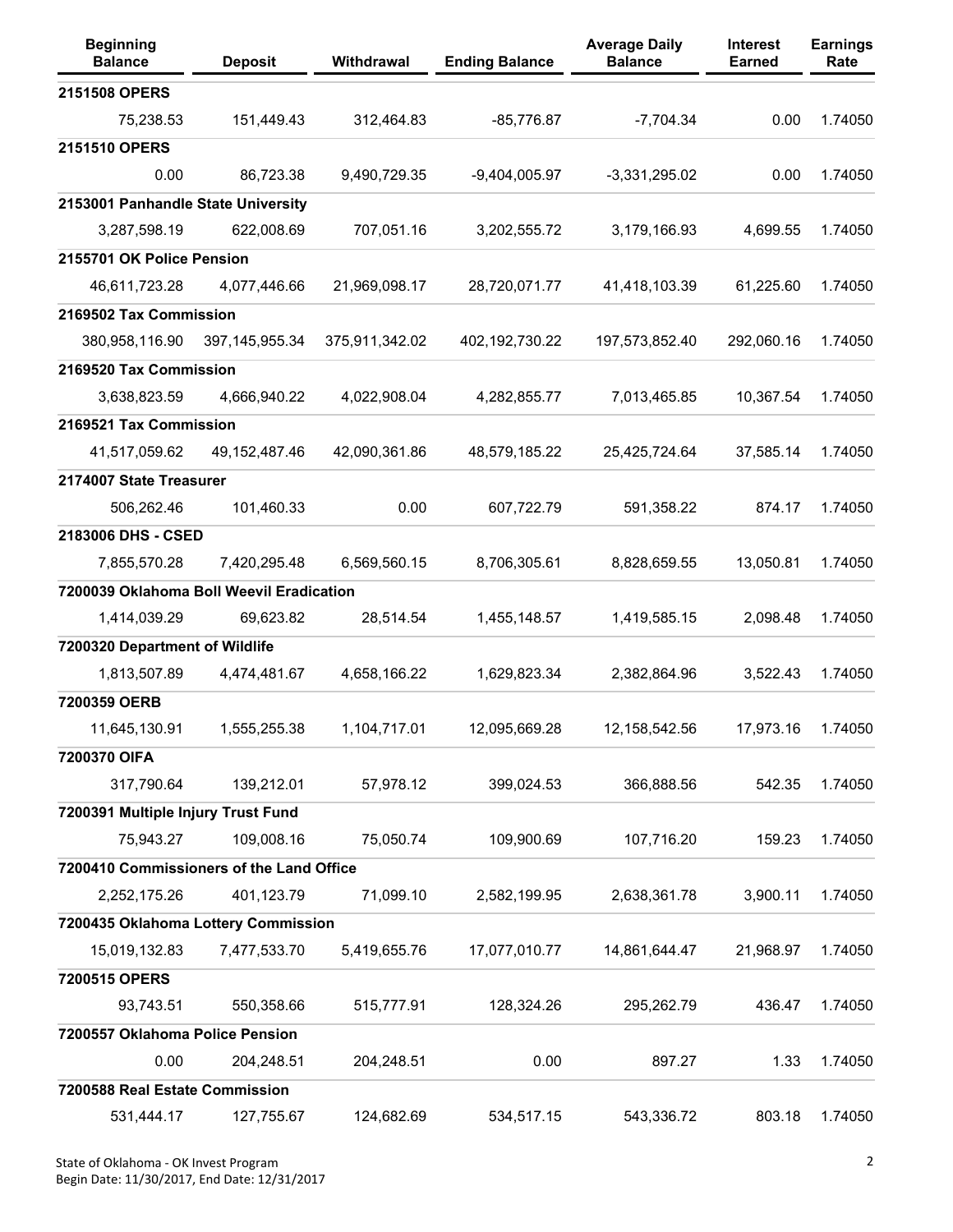| <b>Beginning</b><br><b>Balance</b>           | <b>Deposit</b> | Withdrawal | <b>Ending Balance</b> | <b>Average Daily</b><br><b>Balance</b> | Interest<br><b>Earned</b> | <b>Earnings</b><br>Rate |
|----------------------------------------------|----------------|------------|-----------------------|----------------------------------------|---------------------------|-------------------------|
| 7200830 Department of Human Services         |                |            |                       |                                        |                           |                         |
| 50,158.65                                    | 325.61         | 0.00       | 50,484.26             | 50,299.26                              | 74.35                     | 1.74050                 |
| 7201825 University Hospitals Authority       |                |            |                       |                                        |                           |                         |
| 6,942,402.37                                 | 9,564,821.27   | 0.00       | 16,507,223.64         | 13,423,064.63                          | 19,842.42                 | 1.74050                 |
| 7205090 OMES Risk Management Division/DSC    |                |            |                       |                                        |                           |                         |
| 40,916,219.67                                | 6,579,600.26   | 226,375.76 | 47,269,444.17         | 41,795,540.67                          | 61,783.54                 | 1.74050                 |
| 7205204 JM Davis Arms & Historical Museum    |                |            |                       |                                        |                           |                         |
| 3,247.96                                     | 4.59           | 0.00       | 3,252.55              | 3,251.66                               | 4.81                      | 1.74050                 |
| 7205320 Department of Wildlife               |                |            |                       |                                        |                           |                         |
| 560,070.02                                   | 53,330.24      | 69,140.91  | 544,259.35            | 555,602.44                             | 821.31                    | 1.74050                 |
| 7205359 Sustaining OK Energy Resources       |                |            |                       |                                        |                           |                         |
| 3,510,559.64                                 | 87,136.40      | 36,563.27  | 3,561,132.77          | 3,553,568.78                           | 5,253.00                  | 1.74050                 |
| 7205435 Oklahoma Lottery Commission          |                |            |                       |                                        |                           |                         |
| 176,695.54                                   | 5,628.14       | 0.00       | 182,323.68            | 181,060.98                             | 267.65                    | 1.74050                 |
| 7205515 OPERS                                |                |            |                       |                                        |                           |                         |
| 319,915.03                                   | 30,563.45      | 315,497.56 | 34,980.92             | 132,094.57                             | 195.27                    | 1.74050                 |
| 7205563 OK Bd for Private Vocational Schools |                |            |                       |                                        |                           |                         |
| 293,862.95                                   | 697.50         | 22,345.23  | 272,215.22            | 282,049.26                             | 416.93                    | 1.74050                 |
| 7205630 Oklahoma Department of Securities    |                |            |                       |                                        |                           |                         |
| 398,434.00                                   | 1,562.59       | 4,050.00   | 395,946.59            | 398,323.19                             | 588.81                    | 1.74050                 |
| 7205807 Oklahoma Health Care Authority       |                |            |                       |                                        |                           |                         |
| 5,708,334.16                                 | 35,179.20      | 0.00       | 5,743,513.36          | 5,729,704.49                           | 8,469.84                  | 1.74050                 |
| 7210270 State Election Board                 |                |            |                       |                                        |                           |                         |
| 5,888,644.95                                 | 8,328.57       | 67,386.84  | 5,829,586.68          | 5,849,136.45                           | 8,646.39                  | 1.74050                 |
| 7210320 Department of Wildlife               |                |            |                       |                                        |                           |                         |
| 1,866,533.00                                 | 27,285.00      | 169,125.99 | 1,724,692.01          | 1,758,110.87                           | 2,598.90                  | 1.74050                 |
| 7210350 Oklahoma Historical Society          |                |            |                       |                                        |                           |                         |
| 27.14                                        | 0.04           | 0.00       | 27.18                 | 27.17                                  | 0.04                      | 1.74050                 |
| 7210400 Office of Juvenile Affairs           |                |            |                       |                                        |                           |                         |
| 62,133.21                                    | 90.42          | 3,292.50   | 58,931.13             | 60,188.15                              | 88.97                     | 1.74050                 |
| 7210410 Commissioners of the Land Office     |                |            |                       |                                        |                           |                         |
| 19,953,717.10                                | 28,174.52      | 0.00       | 19,981,891.62         | 19,976,438.49                          | 29,529.83                 | 1.74050                 |
| 7210515 OPERS                                |                |            |                       |                                        |                           |                         |
| 5,900.14                                     | 1,996.76       | 0.00       | 7,896.90              | 6,953.31                               | 10.28                     | 1.74050                 |
| 7210588 Real Estate Commission               |                |            |                       |                                        |                           |                         |
| 297,704.61                                   | 8,111.95       | 5,004.12   | 300,812.44            | 298,591.35                             | 441.39                    | 1.74050                 |
| 7215320 Department of Wildlife               |                |            |                       |                                        |                           |                         |
| 2,887,069.83                                 | 12,347.23      | 0.00       | 2,899,417.06          | 2,897,561.32                           | 4,283.27                  | 1.74050                 |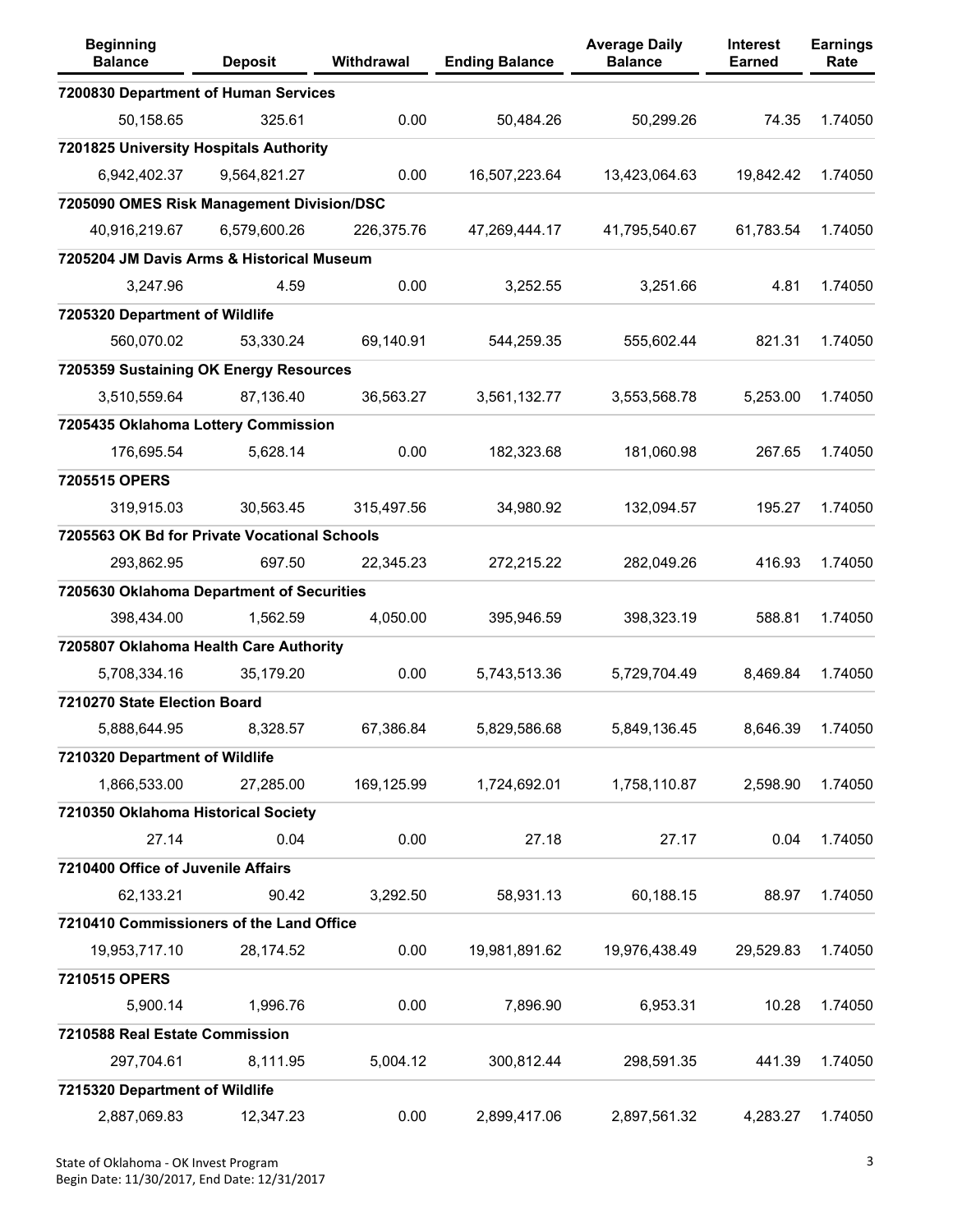| <b>Beginning</b><br><b>Balance</b>            | <b>Deposit</b> | Withdrawal   | <b>Ending Balance</b> | <b>Average Daily</b><br><b>Balance</b> | <b>Interest</b><br><b>Earned</b> | <b>Earnings</b><br>Rate |
|-----------------------------------------------|----------------|--------------|-----------------------|----------------------------------------|----------------------------------|-------------------------|
| 7215566 Tourism & Recreation Department       |                |              |                       |                                        |                                  |                         |
| 10,530,463.55                                 | 2,687,686.27   | 1,990,029.24 | 11,228,120.58         | 11,323,452.14                          | 16,738.70                        | 1.74050                 |
| 7215585 Department of Public Safety           |                |              |                       |                                        |                                  |                         |
| 1,465,537.59                                  | 2,041.06       | 145,736.95   | 1,321,841.70          | 1,364,643.65                           | 2,017.26                         | 1.74050                 |
| 7215670 JD McCarty Center                     |                |              |                       |                                        |                                  |                         |
| 327,796.30                                    | 9,918.74       | 0.00         | 337,715.04            | 329,384.86                             | 486.91                           | 1.74050                 |
| 7216805 Department of Rehabilitation Services |                |              |                       |                                        |                                  |                         |
| 560,551.43                                    | 2,371.09       | 5,559.46     | 557,363.06            | 558,535.84                             | 825.65                           | 1.74050                 |
| 7220090 OSF Building Project Fund             |                |              |                       |                                        |                                  |                         |
| 0.42                                          | 0.00           | 0.00         | 0.42                  | 0.42                                   | 0.00                             | 1.74050                 |
| 7220320 Dept of Wildlife Conservation         |                |              |                       |                                        |                                  |                         |
| 3,383,614.58                                  | 11,386.53      | 104,185.69   | 3,290,815.42          | 3,355,150.22                           | 4,959.69                         | 1.74050                 |
| 7220585 Department of Public Safety           |                |              |                       |                                        |                                  |                         |
| 3, 155, 121.40                                | 87,694.33      | 9,765.93     | 3,233,049.80          | 3,187,813.86                           | 4,712.33                         | 1.74050                 |
| 7220830 Department of Human Services          |                |              |                       |                                        |                                  |                         |
| 0.08                                          | 0.00           | 0.00         | 0.08                  | 0.08                                   | 0.00                             | 1.74050                 |
| 7225040 Department of Agriculture             |                |              |                       |                                        |                                  |                         |
| 831,883.02                                    | 1,877.02       | 14,533.33    | 819,226.71            | 822,229.01                             | 1,215.45                         | 1.74050                 |
| 7225830 Department of Human Services          |                |              |                       |                                        |                                  |                         |
| 2,618,735.04                                  | 70,648.40      | 0.00         | 2,689,383.44          | 2,667,788.96                           | 3,943.61                         | 1.74050                 |
| 7230220 Oklahoma Crime Victims Compensation   |                |              |                       |                                        |                                  |                         |
| 2,616,642.63                                  | 387,688.56     | 355,203.99   | 2,649,127.20          | 2,634,851.77                           | 3,894.92                         | 1.74050                 |
| 7230345 Department of Transportation          |                |              |                       |                                        |                                  |                         |
| 2,888,469.82                                  | 442,770.40     | 0.00         | 3,331,240.22          | 3,065,930.86                           | 4,532.16                         | 1.74050                 |
| 7230566 Tourism & Recreation Department       |                |              |                       |                                        |                                  |                         |
| 5,451,001.16                                  | 7,832.69       | 299,514.60   | 5,159,319.25          | 5,327,209.52                           | 7,874.86                         | 1.74050                 |
| 7230695 Tax Commission                        |                |              |                       |                                        |                                  |                         |
| 153,611.44                                    | 1,857.83       | 1,857.82     | 153,611.45            | 154,663.27                             | 228.63                           | 1.74050                 |
| 7230807 Health Care Authority                 |                |              |                       |                                        |                                  |                         |
| 25,126.85                                     | 6,670,940.66   | 6,696,067.00 | 0.51                  | 2,516,112.24                           | 3,719.40                         | 1.74050                 |
| 7235605 Regents for Higher Education          |                |              |                       |                                        |                                  |                         |
| 1,228,209.62                                  | 1,485,508.69   | 2,400.00     | 2,711,318.31          | 2,095,775.34                           | 3,098.04                         | 1.74050                 |
| 7235695 OTC Ad Valorem Admin Protest          |                |              |                       |                                        |                                  |                         |
| 218,189.42                                    | 308.08         | 0.00         | 218,497.50            | 218,437.87                             | 322.90                           | 1.74050                 |
| 7240807 Health Care Authority                 |                |              |                       |                                        |                                  |                         |
| 12,683,287.70                                 | 21,437.94      | 0.00         | 12,704,725.64         | 12,700,576.36                          | 18,774.41                        | 1.74050                 |
| 7244090 OMES Dept of Central Services         |                |              |                       |                                        |                                  |                         |
| 1,018,146.32                                  | 179,006.64     | 632,392.22   | 564,760.74            | 770,323.76                             | 1,138.72                         | 1.74050                 |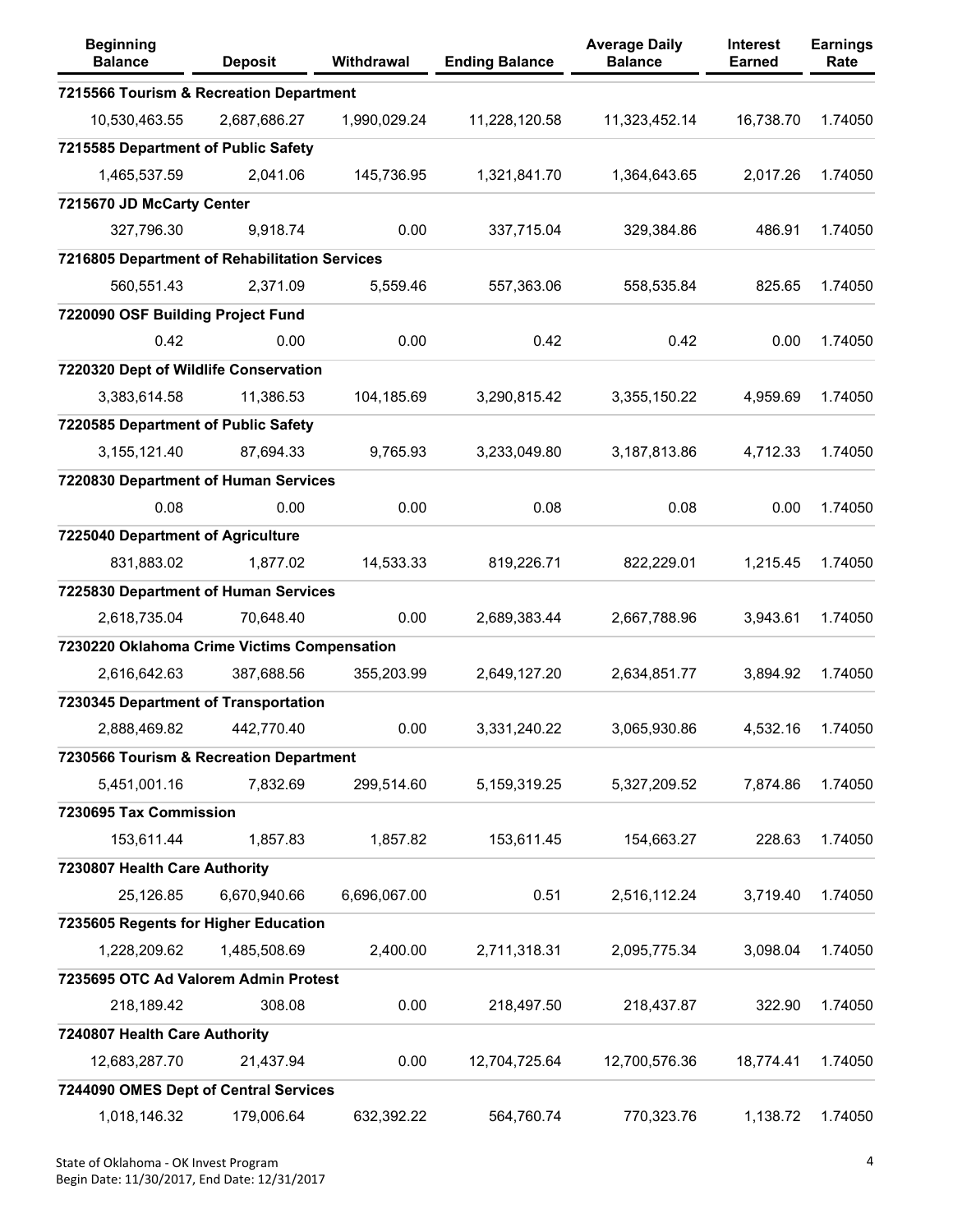| <b>Beginning</b><br><b>Balance</b>      | <b>Deposit</b> | Withdrawal    | <b>Ending Balance</b> | <b>Average Daily</b><br><b>Balance</b> | <b>Interest</b><br><b>Earned</b> | <b>Earnings</b><br>Rate |
|-----------------------------------------|----------------|---------------|-----------------------|----------------------------------------|----------------------------------|-------------------------|
| 7245807 Health Care Authority           |                |               |                       |                                        |                                  |                         |
| 10,563,560.74                           | 12,091,398.48  | 11,632,781.17 | 11,022,178.05         | 11,390,030.18                          | 16,837.12                        | 1.74050                 |
| 7255090 Department of Central Services  |                |               |                       |                                        |                                  |                         |
| 1,029,101.48                            | 2,252.20       | 0.00          | 1,031,353.68          | 1,030,908.61                           | 1,523.92                         | 1.74050                 |
| 7255585 Oklahoma Dept of Public Safety  |                |               |                       |                                        |                                  |                         |
| 35,023.16                               | 49.45          | 0.00          | 35,072.61             | 35,063.04                              | 51.83                            | 1.74050                 |
| 7260090 OMES Risk Management Division   |                |               |                       |                                        |                                  |                         |
| 5,039,208.87                            | 119,176.03     | 0.00          | 5,158,384.90          | 5,119,075.93                           | 7,567.19                         | 1.74050                 |
| 7260452 OK Board of Mental Health       |                |               |                       |                                        |                                  |                         |
| 945,382.08                              | 1,334.87       | 0.00          | 946,716.95            | 946,458.59                             | 1,399.09                         | 1.74050                 |
| 7265090 Risk Management Fund            |                |               |                       |                                        |                                  |                         |
| 81,707.28                               | 34,807.01      | 64,039.35     | 52,474.94             | 63,326.05                              | 93.61                            | 1.74050                 |
| 7275740 OST - SEED                      |                |               |                       |                                        |                                  |                         |
| 45,206.90                               | 64.32          | 560.42        | 44,710.80             | 45,032.56                              | 66.57                            | 1.74050                 |
| 7280090 OMES DCS Property Distribution  |                |               |                       |                                        |                                  |                         |
| 1,435,964.64                            | 24,832.65      | 46,735.91     | 1,414,061.38          | 1,430,808.73                           | 2,115.07                         | 1.74050                 |
| 7280345 Department of Transportation    |                |               |                       |                                        |                                  |                         |
| 920,823.93                              | 536,197.76     | 568,001.07    | 889,020.62            | 885,544.93                             | 1,309.04                         | 1.74050                 |
| 7285345 Department of Transportation    |                |               |                       |                                        |                                  |                         |
| 120,981,997.85                          | 9,321,101.33   | 18,057,263.44 | 112,245,835.74        | 119,136,686.74                         | 176,111.77                       | 1.74050                 |
| 7295090 Emergency & Transportation      |                |               |                       |                                        |                                  |                         |
| 1,111,619.30                            | 200,000.00     | 0.00          | 1,311,619.30          | 1,137,425.75                           | 1,681.38                         | 1.74050                 |
| 7296150 University of Science & Arts    |                |               |                       |                                        |                                  |                         |
| 38.55                                   | 0.05           | 0.00          | 38.60                 | 38.59                                  | 0.06                             | 1.74050                 |
| 7303000 Tobacco Litigation Escrow Fund  |                |               |                       |                                        |                                  |                         |
| 27,962.01                               | 39.48          | 0.00          | 28,001.49             | 27,993.85                              | 41.38                            | 1.74050                 |
| 7360566 Tourism & Recreation Department |                |               |                       |                                        |                                  |                         |
| 5,731,925.53                            | 30,358.91      | 0.00          | 5,762,284.44          | 5,750,392.89                           | 8,500.42                         | 1.74050                 |
| 7405220 District Attorneys Council      |                |               |                       |                                        |                                  |                         |
| 4,605,807.26                            | 40,236.28      | 170,224.23    | 4,475,819.31          | 4,555,390.46                           | 6,733.93                         | 1.74050                 |
| 7408105 OCIA                            |                |               |                       |                                        |                                  |                         |
| 499,993.23                              | 730.34         | 730.34        | 499,993.23            | 500,464.42                             | 739.80                           | 1.74050                 |
| 7411105 OCIA                            |                |               |                       |                                        |                                  |                         |
| 12,447,763.67                           | 25,643.71      | 9,907,566.56  | 2,565,840.82          | 6,692,479.61                           | 9,893.04                         | 1.74050                 |
| 7412105 OCIA                            |                |               |                       |                                        |                                  |                         |
| 0.00                                    | 636,615.98     | 636,615.98    | 0.00                  | 328,653.32                             | 485.83                           | 1.74050                 |
| 7415400 Office of Juvenile Affairs      |                |               |                       |                                        |                                  |                         |
| 0.02                                    | 0.00           | 0.00          | 0.02                  | 0.02                                   | 0.00                             | 1.74050                 |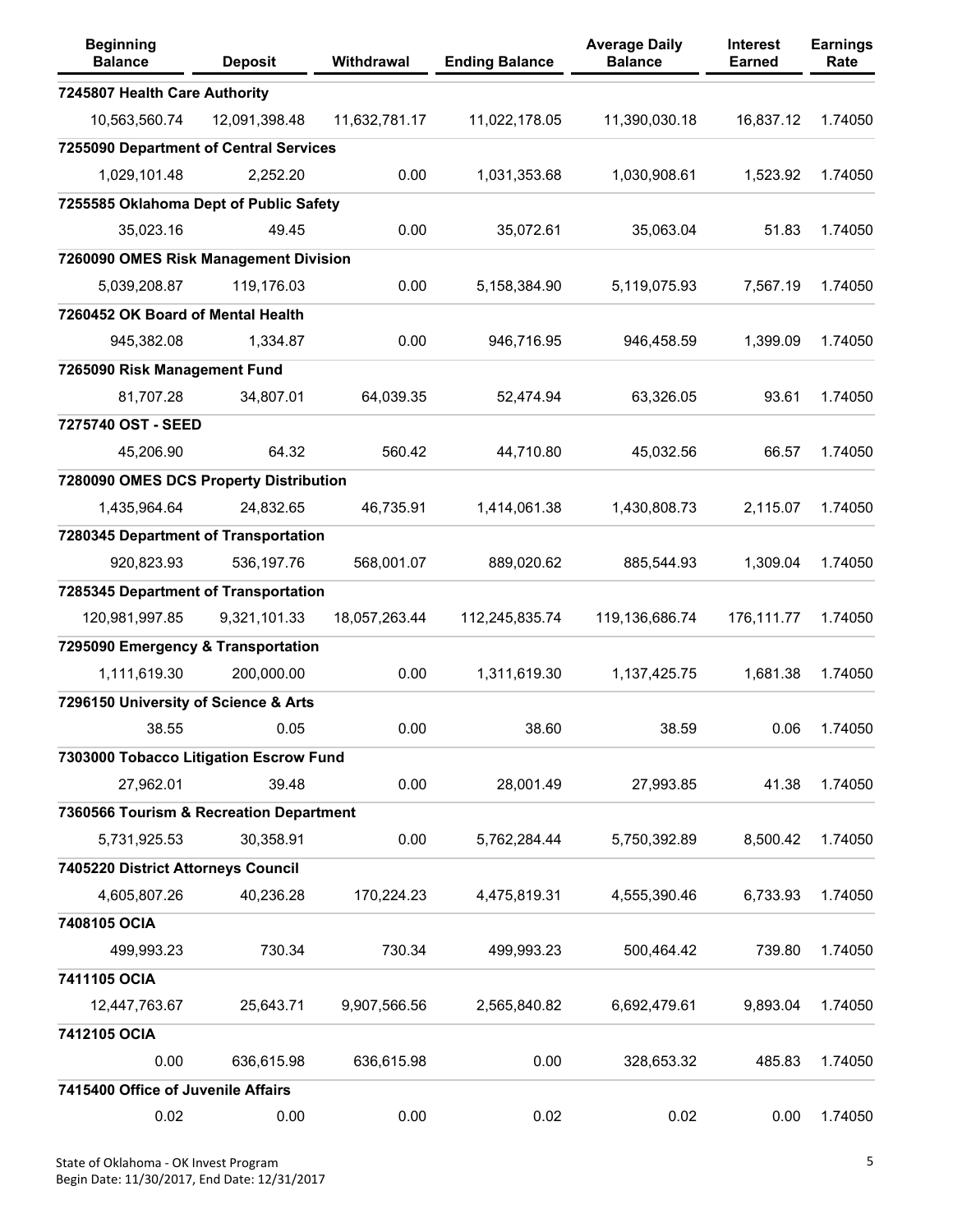| <b>Beginning</b><br><b>Balance</b>             | <b>Deposit</b> | Withdrawal   | <b>Ending Balance</b> | <b>Average Daily</b><br><b>Balance</b> | <b>Interest</b><br><b>Earned</b> | <b>Earnings</b><br>Rate |
|------------------------------------------------|----------------|--------------|-----------------------|----------------------------------------|----------------------------------|-------------------------|
| 7416000 OSF - Oil Overcharge                   |                |              |                       |                                        |                                  |                         |
| 271,731.91                                     | 383.68         | 0.00         | 272,115.59            | 272,041.33                             | 402.14                           | 1.74050                 |
| 7416160 Department of Commerce                 |                |              |                       |                                        |                                  |                         |
| 2,640,463.97                                   | 10,678.96      | 0.00         | 2,651,142.93          | 2,646,546.03                           | 3,912.21                         | 1.74050                 |
| 7419105 OCIA                                   |                |              |                       |                                        |                                  |                         |
| 726,460.93                                     | 1,046,051.13   | 1,087,367.79 | 685,144.27            | 627,140.37                             | 927.06                           | 1.74050                 |
| 7426000 OSF - Oil Overcharge                   |                |              |                       |                                        |                                  |                         |
| 2,270,458.87                                   | 3,205.87       | 0.00         | 2,273,664.74          | 2,273,044.25                           | 3,360.09                         | 1.74050                 |
| 7426160 Department of Commerce                 |                |              |                       |                                        |                                  |                         |
| 10,787,502.81                                  | 133,479.34     | 0.00         | 10,920,982.15         | 10,869,101.28                          | 16,067.06                        | 1.74050                 |
| 7428105 OCIA Endowed Chairs Fund               |                |              |                       |                                        |                                  |                         |
| 957,102.71                                     | 1,398.03       | 1,398.03     | 957,102.71            | 958,004.66                             | 1,416.15                         | 1.74050                 |
| 7429105 OCIA                                   |                |              |                       |                                        |                                  |                         |
| 0.00                                           | 880,111.88     | 880,111.88   | 0.00                  | 454,358.20                             | 671.65                           | 1.74050                 |
| 7430010 Oklahoma State University              |                |              |                       |                                        |                                  |                         |
| 1,775,662.36                                   | 3,391,222.48   | 4,042,553.07 | 1,124,331.77          | 1,480,074.37                           | 2,187.89                         | 1.74050                 |
| 7430011 Oklahoma State University              |                |              |                       |                                        |                                  |                         |
| 1,334,594.75                                   | 1,202,526.93   | 1,503,686.59 | 1,033,435.09          | 1,258,374.44                           | 1,860.17                         | 1.74050                 |
| 7430012 Oklahoma State University              |                |              |                       |                                        |                                  |                         |
| 706,784.83                                     | 697,131.38     | 1,232,370.20 | 171,546.01            | 414,874.07                             | 613.28                           | 1.74050                 |
| 7430013 Oklahoma State University              |                |              |                       |                                        |                                  |                         |
| 3,307,568.55                                   | 11,122.57      | 74,226.44    | 3,244,464.68          | 3,272,431.45                           | 4,837.42                         | 1.74050                 |
| 7430014 Oklahoma State University              |                |              |                       |                                        |                                  |                         |
| 2,780,889.67                                   | 889,891.78     | 475,389.00   | 3, 195, 392. 45       | 3,005,327.52                           | 4,442.57                         | 1.74050                 |
| 7430015 Oklahoma State University              |                |              |                       |                                        |                                  |                         |
| 1,115,014.34                                   | 788,641.73     | 1,495,501.59 | 408,154.48            | 514,446.25                             | 760.47                           | 1.74050                 |
| 7430016 Oklahoma State University              |                |              |                       |                                        |                                  |                         |
| 152,731.69                                     | 5,215.66       | 241.88       | 157,705.47            | 156,636.13                             | 231.54                           | 1.74050                 |
| 7430420 Langston University                    |                |              |                       |                                        |                                  |                         |
| 697,310.46                                     | 335,499.17     | 803,281.79   | 229,527.84            | 348,296.69                             | 514.86                           | 1.74050                 |
| 7430461 Rogers State College                   |                |              |                       |                                        |                                  |                         |
| 633,840.18                                     | 642,836.83     | 104,219.88   | 1,172,457.13          | 865,068.97                             | 1,278.77                         | 1.74050                 |
| 7430505 Northwestern Oklahoma State University |                |              |                       |                                        |                                  |                         |
| 361,831.59                                     | 102,761.11     | 76,101.56    | 388,491.14            | 391,088.15                             | 578.12                           | 1.74050                 |
| 7430665 Southwestern Oklahoma State University |                |              |                       |                                        |                                  |                         |
| 2,495,497.07                                   | 146,099.11     | 107,798.42   | 2,533,797.76          | 2,475,467.25                           | 3,659.32                         | 1.74050                 |
| 7430760 University of Oklahoma                 |                |              |                       |                                        |                                  |                         |
| 13,003,806.38                                  | 3,848,056.38   | 7,426,571.82 | 9,425,290.94          | 9,567,815.35                           | 14,143.46                        | 1.74050                 |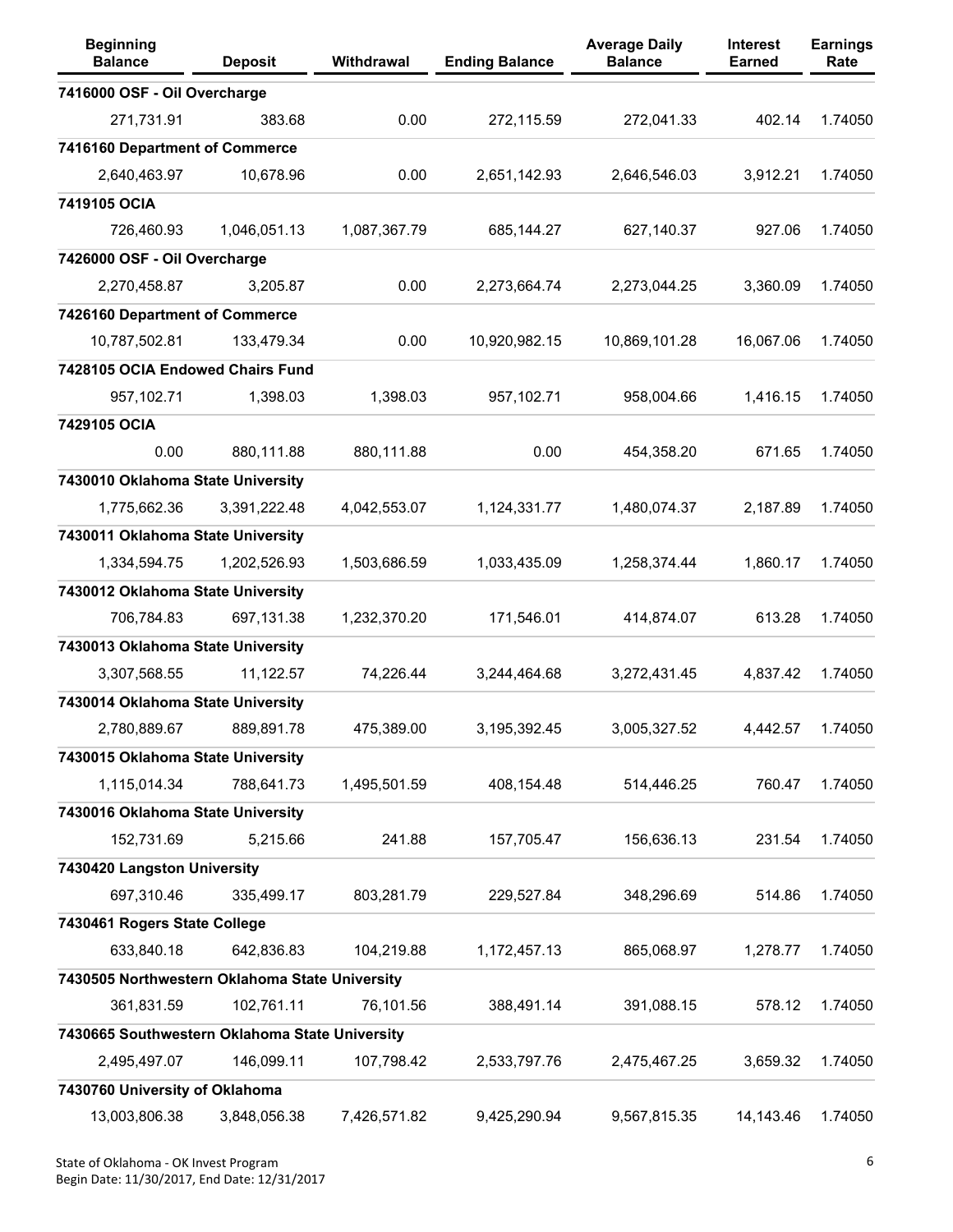| <b>Beginning</b><br><b>Balance</b>    | <b>Deposit</b> | Withdrawal    | <b>Ending Balance</b> | <b>Average Daily</b><br><b>Balance</b> | <b>Interest</b><br><b>Earned</b> | <b>Earnings</b><br>Rate |
|---------------------------------------|----------------|---------------|-----------------------|----------------------------------------|----------------------------------|-------------------------|
| 7430770 OUHSC                         |                |               |                       |                                        |                                  |                         |
| 72,024,944.11                         | 11,218,181.48  | 15,326,945.11 | 67,916,180.48         | 68,667,940.96                          | 101,507.21                       | 1.74050                 |
| 7430773 Oklahoma State University     |                |               |                       |                                        |                                  |                         |
| 3,425,553.30                          | 4,652.11       | 666,926.13    | 2,763,279.28          | 3,048,984.75                           | 4,507.11                         | 1.74050                 |
| 7432105 OCIA 2009A Construction Fund  |                |               |                       |                                        |                                  |                         |
| 0.00                                  | 184,747.95     | 184,747.95    | 0.00                  | 95,382.95                              | 141.00                           | 1.74050                 |
| 7434105 OCIA                          |                |               |                       |                                        |                                  |                         |
| 48,389.26                             | 177,040.76     | 225,430.02    | 0.00                  | 95,728.63                              | 141.51                           | 1.74050                 |
| 7436000 OSF - Oil Overcharge          |                |               |                       |                                        |                                  |                         |
| 2,490.17                              | 3.52           | 0.00          | 2,493.69              | 2,493.01                               | 3.69                             | 1.74050                 |
| 7436105 OCIA                          |                |               |                       |                                        |                                  |                         |
| 0.09                                  | 0.00           | 0.00          | 0.09                  | 0.09                                   | 0.00                             | 1.74050                 |
| 7438105 OCIA                          |                |               |                       |                                        |                                  |                         |
| 0.06                                  | 0.00           | 0.00          | 0.06                  | 0.06                                   | 0.00                             | 1.74050                 |
| 7440105 OCIA Operations & Maintenance |                |               |                       |                                        |                                  |                         |
| 3,811.14                              | 5.38           | 0.00          | 3,816.52              | 3,815.48                               | 5.64                             | 1.74050                 |
| 7442105 OCIA                          |                |               |                       |                                        |                                  |                         |
| 43.18                                 | 299,242.98     | 299,242.98    | 43.18                 | 154,527.53                             | 228.43                           | 1.74050                 |
| 7443105 OCIA                          |                |               |                       |                                        |                                  |                         |
| 129,191.66                            | 417,313.37     | 417,313.37    | 129,191.66            | 232,450.82                             | 343.62                           | 1.74050                 |
| 7444835 Water Resources Board         |                |               |                       |                                        |                                  |                         |
| 5,427,001.79                          | 9,467.42       | 56,443.15     | 5,380,026.06          | 5,402,285.45                           | 7,985.84                         | 1.74050                 |
| 7445105 Oklahoma Capital Improvement  |                |               |                       |                                        |                                  |                         |
| 0.06                                  | 1,691,750.92   | 892.111.34    | 799,639.64            | $-14,535.11$                           | 0.00                             | 1.74050                 |
| 7445835 Water Resources Board         |                |               |                       |                                        |                                  |                         |
| 2,781,731.08                          | 4,383.14       | 91,008.50     | 2,695,105.72          | 2,732,982.60                           | 4,039.98                         | 1.74050                 |
| 7446105 Capital Improvement Authority |                |               |                       |                                        |                                  |                         |
| 68,501,014.14                         | 98,620.83      | 6,685,120.44  | 61,914,514.53         | 65,893,223.27                          | 97,405.53                        | 1.74050                 |
| 7447105 OCIA                          |                |               |                       |                                        |                                  |                         |
| 64,654.17                             | 242,775.31     | 242,775.31    | 64,654.17             | 102,869.96                             | 152.07                           | 1.74050                 |
| 7448105 OCIA                          |                |               |                       |                                        |                                  |                         |
| 783,738.57                            | 1,140.36       | 90,372.00     | 694,506.93            | 747,191.63                             | 1,104.52                         | 1.74050                 |
| 7449105 OCIA                          |                |               |                       |                                        |                                  |                         |
| 2,804,125.00                          | 4,095.97       | 4,095.97      | 2,804,125.00          | 2,806,767.56                           | 4,149.06                         | 1.74050                 |
| 7455105 OCIA                          |                |               |                       |                                        |                                  |                         |
| 0.00                                  | 705,324.21     | 352,549.21    | 352,775.00            | 186.44                                 | 0.28                             | 1.74050                 |
| 7455160 Department of Commerce        |                |               |                       |                                        |                                  |                         |
| 167,973.63                            | 100,448.98     | 125,915.28    | 142,507.33            | 131,930.17                             | 195.02                           | 1.74050                 |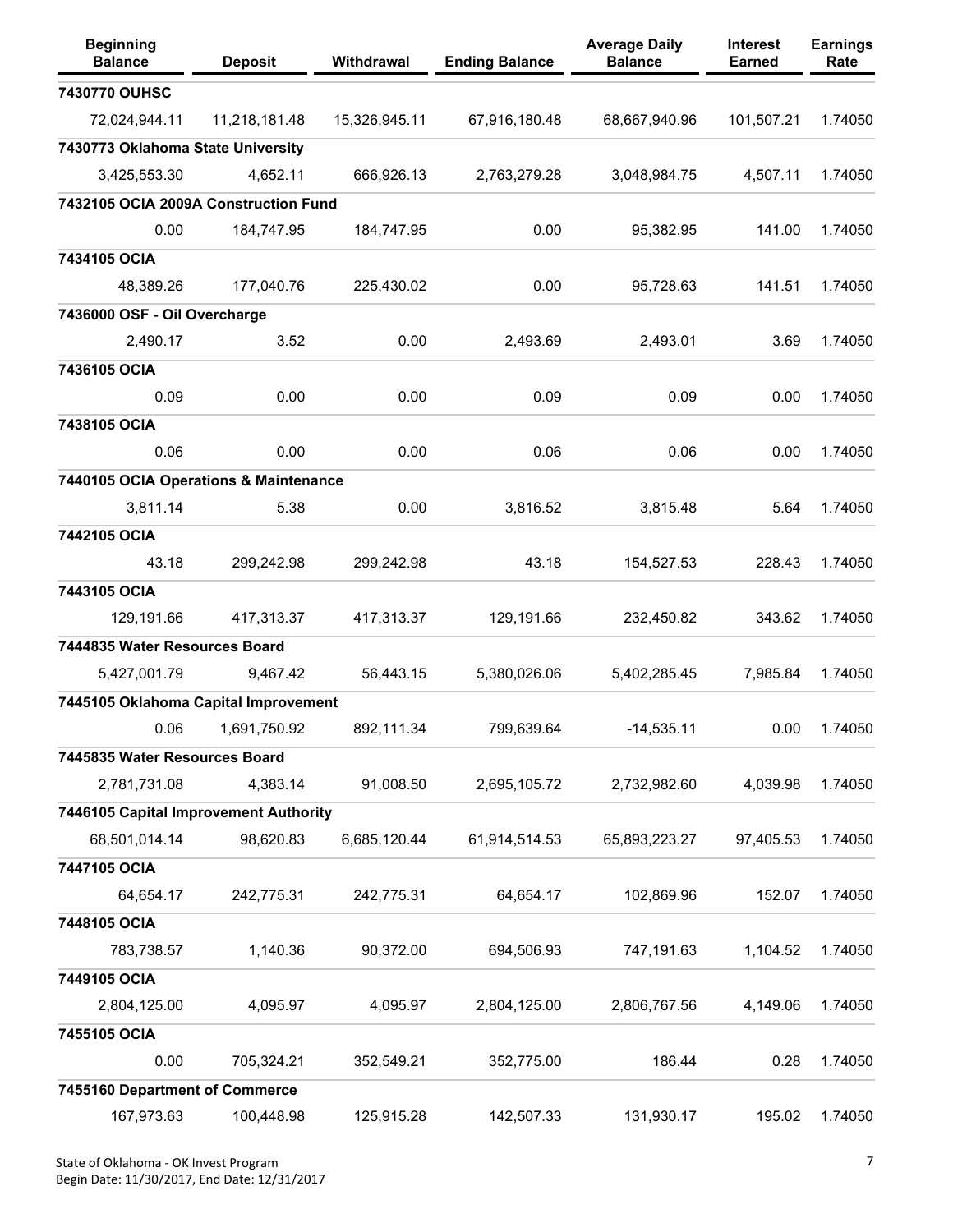| <b>Beginning</b><br><b>Balance</b>             | <b>Deposit</b> | Withdrawal    | <b>Ending Balance</b> | <b>Average Daily</b><br><b>Balance</b> | Interest<br><b>Earned</b> | <b>Earnings</b><br>Rate |
|------------------------------------------------|----------------|---------------|-----------------------|----------------------------------------|---------------------------|-------------------------|
| 7460100 Cameron University                     |                |               |                       |                                        |                           |                         |
| 850,678.21                                     | 1,201.15       | 14,927.44     | 836,951.92            | 842,497.80                             | 1,245.41                  | 1.74050                 |
| 7460760 University of Oklahoma                 |                |               |                       |                                        |                           |                         |
| 157,298.80                                     | 222.10         | 0.00          | 157,520.90            | 157,477.91                             | 232.79                    | 1.74050                 |
| 7462105 OK Capital Improvement Authority       |                |               |                       |                                        |                           |                         |
| 0.00                                           | 491,487.69     | 491,487.69    | 0.00                  | 253,730.77                             | 375.07                    | 1.74050                 |
| 7464105 OCIA                                   |                |               |                       |                                        |                           |                         |
| 24,694,172.43                                  | 131,484.29     | 346,667.94    | 24,478,988.78         | 24,695,592.06                          | 36,505.84                 | 1.74050                 |
| 7470230 East Central University                |                |               |                       |                                        |                           |                         |
| 68.88                                          | 0.10           | 0.00          | 68.98                 | 68.96                                  | 0.10                      | 1.74050                 |
| 7471835 Water Resources Board                  |                |               |                       |                                        |                           |                         |
| 656,773.16                                     | 932.04         | 6,758.99      | 650,946.21            | 651,855.97                             | 963.59                    | 1.74050                 |
| 7472835 Water Resources Board                  |                |               |                       |                                        |                           |                         |
| 54,283,162.01                                  | 76,647.48      | 15,550,000.00 | 38,809,809.49         | 48,325,619.66                          | 71,436.52                 | 1.74050                 |
| 7473835 Water Resources Board                  |                |               |                       |                                        |                           |                         |
| 34,118,593.76                                  | 50,237.82      | 9,332,050.26  | 24,836,781.32         | 28,756,844.97                          | 42,509.31                 | 1.74050                 |
| 7475750 Tulsa Community College                |                |               |                       |                                        |                           |                         |
| 5,586.85                                       | 7.89           | 0.00          | 5,594.74              | 5,593.21                               | 8.27                      | 1.74050                 |
| 7475770 University of Oklahoma Health Sciences |                |               |                       |                                        |                           |                         |
| 0.37                                           | 0.00           | 0.00          | 0.37                  | 0.37                                   | 0.00                      | 1.74050                 |
| 7476760 University of Oklahoma                 |                |               |                       |                                        |                           |                         |
| 53,219,980.00                                  | 36,760.01      | 808,121.13    | 52,448,618.88         | 52,672,328.37                          | 77,861.97                 | 1.74050                 |
| 7477120 University of Central Oklahoma         |                |               |                       |                                        |                           |                         |
| 77,385.58                                      | 109.27         | 0.00          | 77,494.85             | 77,473.70                              | 114.52                    | 1.74050                 |
| 7480230 East Central University                |                |               |                       |                                        |                           |                         |
| 421.48                                         | 0.60           | 0.00          | 422.08                | 421.96                                 | 0.62                      | 1.74050                 |
| 7481230 East Central University                |                |               |                       |                                        |                           |                         |
| 24.92                                          | 0.04           | 0.00          | 24.96                 | 24.95                                  | 0.04                      | 1.74050                 |
| 7481633 Oklahoma City Community College        |                |               |                       |                                        |                           |                         |
| 0.03                                           | 0.00           | 0.00          | 0.03                  | 0.03                                   | 0.00                      | 1.74050                 |
| 7482105 OCIA                                   |                |               |                       |                                        |                           |                         |
| 0.00                                           | 1,247,891.43   | 1,247,891.43  | 0.00                  | 644,224.58                             | 952.31                    | 1.74050                 |
| 7483633 OCCC 2010 Bond                         |                |               |                       |                                        |                           |                         |
| 0.06                                           | 0.00           | 0.00          | 0.06                  | 0.06                                   | 0.00                      | 1.74050                 |
| 7486010 Oklahoma State University              |                |               |                       |                                        |                           |                         |
| 2,059,210.72                                   | 2,907.56       | 139,422.10    | 1,922,696.18          | 1,922,956.01                           | 2,842.58                  | 1.74050                 |
| 7488105 OCIA                                   |                |               |                       |                                        |                           |                         |
| 424,545.35                                     | 754,069.05     | 852,167.22    | 326,447.18            | 381,362.48                             | 563.74                    | 1.74050                 |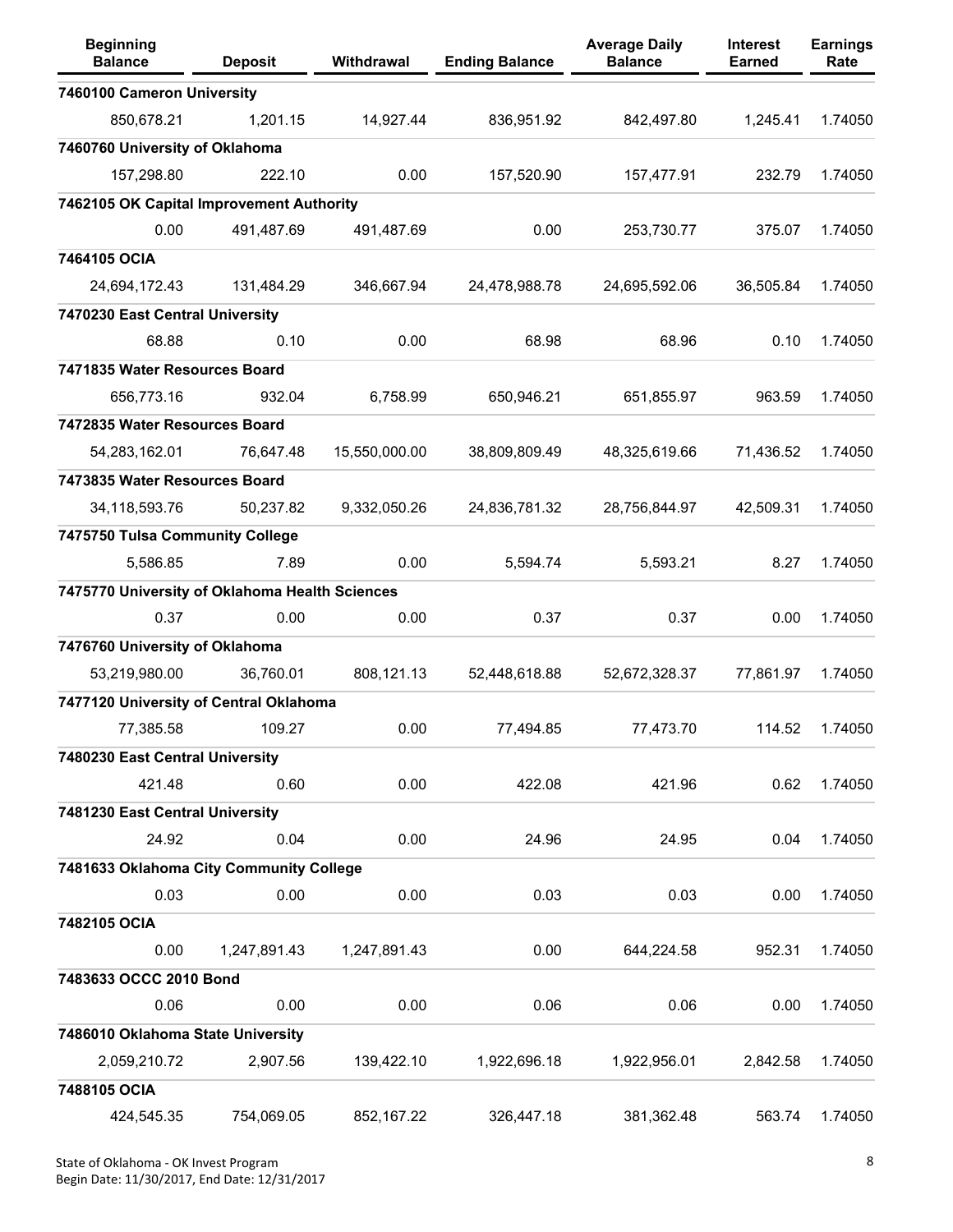| <b>Beginning</b><br><b>Balance</b>             | <b>Deposit</b> | Withdrawal | <b>Ending Balance</b> | <b>Average Daily</b><br><b>Balance</b> | <b>Interest</b><br><b>Earned</b> | <b>Earnings</b><br>Rate |
|------------------------------------------------|----------------|------------|-----------------------|----------------------------------------|----------------------------------|-------------------------|
| 7489105 OCIA                                   |                |            |                       |                                        |                                  |                         |
| 67.80                                          | 352,744.59     | 352,744.59 | 67.80                 | 182,172.38                             | 269.29                           | 1.74050                 |
| 7516410 Commissioners of the Land Office       |                |            |                       |                                        |                                  |                         |
| 0.60                                           | 0.00           | 0.00       | 0.60                  | 0.60                                   | 0.00                             | 1.74050                 |
| 7517410 - Commissioners of the Land Office     |                |            |                       |                                        |                                  |                         |
| 806,134.23                                     | 0.01           | 0.00       | 806,134.24            | 806,134.23                             | 1,191.65                         | 1.74050                 |
| 7518410 Commissioners of the Land Office       |                |            |                       |                                        |                                  |                         |
| 5,613,213.93                                   | 0.00           | 558,810.36 | 5,054,403.57          | 5,352,430.82                           | 7,912.14                         | 1.74050                 |
| 7600010 Oklahoma State University              |                |            |                       |                                        |                                  |                         |
| 5,292,303.24                                   | 713,350.00     | 189,195.59 | 5,816,457.65          | 5,406,462.48                           | 7,992.01                         | 1.74050                 |
| 7600120 University of Central Oklahoma         |                |            |                       |                                        |                                  |                         |
| 4,498,326.30                                   | 94,368.31      | 20,894.79  | 4,571,799.82          | 4,515,784.87                           | 6,675.38                         | 1.74050                 |
| 7600150 University of Science & Arts           |                |            |                       |                                        |                                  |                         |
| 841,790.97                                     | 88,067.00      | 293,309.72 | 636,548.25            | 627,855.77                             | 928.12                           | 1.74050                 |
| 7600230 East Central University                |                |            |                       |                                        |                                  |                         |
| 1,109,706.14                                   | 89,603.74      | 51,649.07  | 1,147,660.81          | 1,108,419.09                           | 1,638.50                         | 1.74050                 |
| 7600420 Langston University                    |                |            |                       |                                        |                                  |                         |
| 1,033,492.05                                   | 80,719.40      | 37,035.21  | 1,077,176.24          | 1,038,899.37                           | 1,535.74                         | 1.74050                 |
| 7600485 Northeastern State University          |                |            |                       |                                        |                                  |                         |
| 2,020,525.77                                   | 90,877.03      | 43,686.75  | 2,067,716.05          | 2,025,660.30                           | 2,994.40                         | 1.74050                 |
| 7600490 Northern Oklahoma College              |                |            |                       |                                        |                                  |                         |
| 453,762.30                                     | 79,889.18      | 25,255.73  | 508,395.75            | 461,707.53                             | 682.51                           | 1.74050                 |
| 7600505 Northwestern Oklahoma State University |                |            |                       |                                        |                                  |                         |
| 1,351,769.21                                   | 88,067.00      | 116,632.90 | 1,323,203.31          | 1,340,174.21                           | 1,981.09                         | 1.74050                 |
| 7600530 Panhandle State University             |                |            |                       |                                        |                                  |                         |
| 542,937.46                                     | 88,877.18      | 87,275.02  | 544,539.62            | 505,571.66                             | 747.35                           | 1.74050                 |
| 7600660 Southeastern Oklahoma State Unversity  |                |            |                       |                                        |                                  |                         |
| 516,485.16                                     | 88,741.07      | 103,404.11 | 501,822.12            | 468,223.55                             | 692.14                           | 1.74050                 |
| 7600665 Southwestern Oklahoma State University |                |            |                       |                                        |                                  |                         |
| 2,780,620.76                                   | 91,968.77      | 41,517.64  | 2,831,071.89          | 2,779,389.66                           | 4,108.59                         | 1.74050                 |
| 7600760 University of Oklahoma                 |                |            |                       |                                        |                                  |                         |
| 5,178,557.95                                   | 720,305.77     | 424,000.00 | 5,474,863.72          | 5,068,001.31                           | 7,491.69                         | 1.74050                 |
| 7650010 Oklahoma State University              |                |            |                       |                                        |                                  |                         |
| 4,891,541.91                                   | 164,267.55     | 0.00       | 5,055,809.46          | 4,952,895.29                           | 7,321.53                         | 1.74050                 |
| 7650120 University of Central Oklahoma         |                |            |                       |                                        |                                  |                         |
| 1,559,330.10                                   | 27,059.49      | 0.00       | 1,586,389.59          | 1,569,914.33                           | 2,320.70                         | 1.74050                 |
| 7650150 University of Science & Arts           |                |            |                       |                                        |                                  |                         |
| 208,705.84                                     | 25,163.86      | 3,440.89   | 230,428.81            | 215,720.65                             | 318.89                           | 1.74050                 |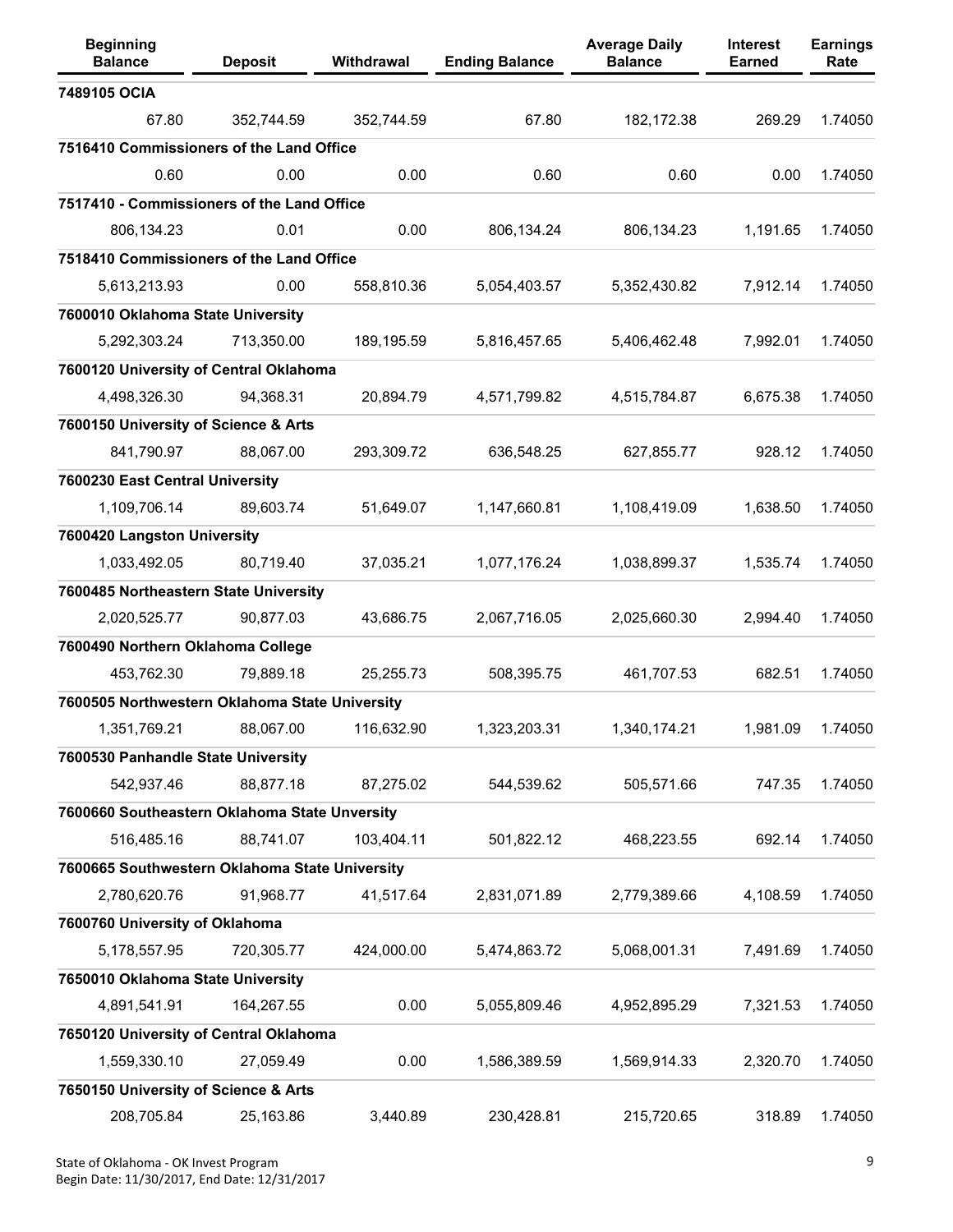| <b>Beginning</b><br><b>Balance</b>             | <b>Deposit</b> | Withdrawal   | <b>Ending Balance</b> | <b>Average Daily</b><br><b>Balance</b> | <b>Interest</b><br><b>Earned</b> | <b>Earnings</b><br>Rate |
|------------------------------------------------|----------------|--------------|-----------------------|----------------------------------------|----------------------------------|-------------------------|
| 7650230 East Central University                |                |              |                       |                                        |                                  |                         |
| 2,149,501.37                                   | 28,022.97      | 3,306.23     | 2,174,218.11          | 2,158,622.90                           | 3,190.95                         | 1.74050                 |
| 7650420 Langston University                    |                |              |                       |                                        |                                  |                         |
| 1,245,134.23                                   | 163,868.14     | 99,715.42    | 1,309,286.95          | 1,239,756.46                           | 1,832.65                         | 1.74050                 |
| 7650485 Northeastern State University          |                |              |                       |                                        |                                  |                         |
| 679,959.18                                     | 25,822.42      | 4,973.27     | 700,808.33            | 686,994.13                             | 1,015.54                         | 1.74050                 |
| 7650490 Northern Oklahoma College              |                |              |                       |                                        |                                  |                         |
| 3,524,582.73                                   | 208,968.80     | 13,942.76    | 3,719,608.77          | 3,589,302.94                           | 5,305.83                         | 1.74050                 |
| 7650505 Northwestern Oklahoma State University |                |              |                       |                                        |                                  |                         |
| 676,500.08                                     | 24,884.00      | 23,714.13    | 677,669.95            | 666,546.45                             | 985.31                           | 1.74050                 |
| 7650530 Panhandle State University             |                |              |                       |                                        |                                  |                         |
| 332,667.97                                     | 25,339.16      | 13,050.90    | 344,956.23            | 331,760.92                             | 490.42                           | 1.74050                 |
| 7650660 Southeastern Oklahoma State Unversity  |                |              |                       |                                        |                                  |                         |
| 146,169.52                                     | 25,064.11      | 42,865.50    | 128,368.13            | 119,192.87                             | 176.19                           | 1.74050                 |
| 7650665 Southwestern Oklahoma State University |                |              |                       |                                        |                                  |                         |
| 868,948.52                                     | 26,084.62      | 0.00         | 895,033.14            | 878,746.57                             | 1,298.99                         | 1.74050                 |
| 7650760 University of Oklahoma                 |                |              |                       |                                        |                                  |                         |
| 1,727,034.32                                   | 337,456.23     | 0.00         | 2,064,490.55          | 1,847,767.34                           | 2,731.43                         | 1.74050                 |
| 7700040 Department of Agriculture              |                |              |                       |                                        |                                  |                         |
| 10,390,383.33                                  | 14,670.22      | 0.00         | 10,405,053.55         | 10,402,214.15                          | 15,376.89                        | 1.74050                 |
| 7700041 Western Oklahoma State College         |                |              |                       |                                        |                                  |                         |
| 808,326.70                                     | 426,303.43     | 115,997.74   | 1,118,632.39          | 1,005,204.59                           | 1,485.93                         | 1.74050                 |
| 7700131 Department of Corrections              |                |              |                       |                                        |                                  |                         |
| 19,755,540.70                                  | 1,932,641.93   | 1,301,681.83 | 20.386.500.80         | 20, 142, 192. 27                       | 29,774.85                        | 1.74050                 |
| 7700240 Eastern Oklahoma State College         |                |              |                       |                                        |                                  |                         |
| 548,641.01                                     | 370,337.51     | 514,557.12   | 404,421.40            | 457,763.80                             | 676.68                           | 1.74050                 |
| 7700340 State Health Department                |                |              |                       |                                        |                                  |                         |
| 0.00                                           | 1,497,632.94   | 1,497,632.94 | 0.00                  | 313,760.91                             | 463.81                           | 1.74050                 |
| 7700461 Rogers State College                   |                |              |                       |                                        |                                  |                         |
| 5,480,930.97                                   | 1,092,737.70   | 870,948.25   | 5,702,720.42          | 5,669,166.69                           | 8,380.35                         | 1.74050                 |
| 7700490 Northern Oklahoma College              |                |              |                       |                                        |                                  |                         |
| 2,966,101.30                                   | 2,868,119.08   | 3,130,815.12 | 2,703,405.26          | 2,566,395.46                           | 3,793.73                         | 1.74050                 |
| 7700606 Ardmore Higher Education Center        |                |              |                       |                                        |                                  |                         |
| 293,408.42                                     | 415.43         | 2,981.63     | 290,842.22            | 291,737.94                             | 431.26                           | 1.74050                 |
| 7700633 Oklahoma City Community College        |                |              |                       |                                        |                                  |                         |
| 5,765,618.25                                   | 3,423,521.68   | 1,204,838.02 | 7,984,301.91          | 7,237,757.35                           | 10,699.09                        | 1.74050                 |
| 7700660 Southeastern Oklahoma State University |                |              |                       |                                        |                                  |                         |
| 3,882,507.98                                   | 3,655,828.23   | 2,668,431.74 | 4,869,904.47          | 5,491,196.58                           | 8,117.27                         | 1.74050                 |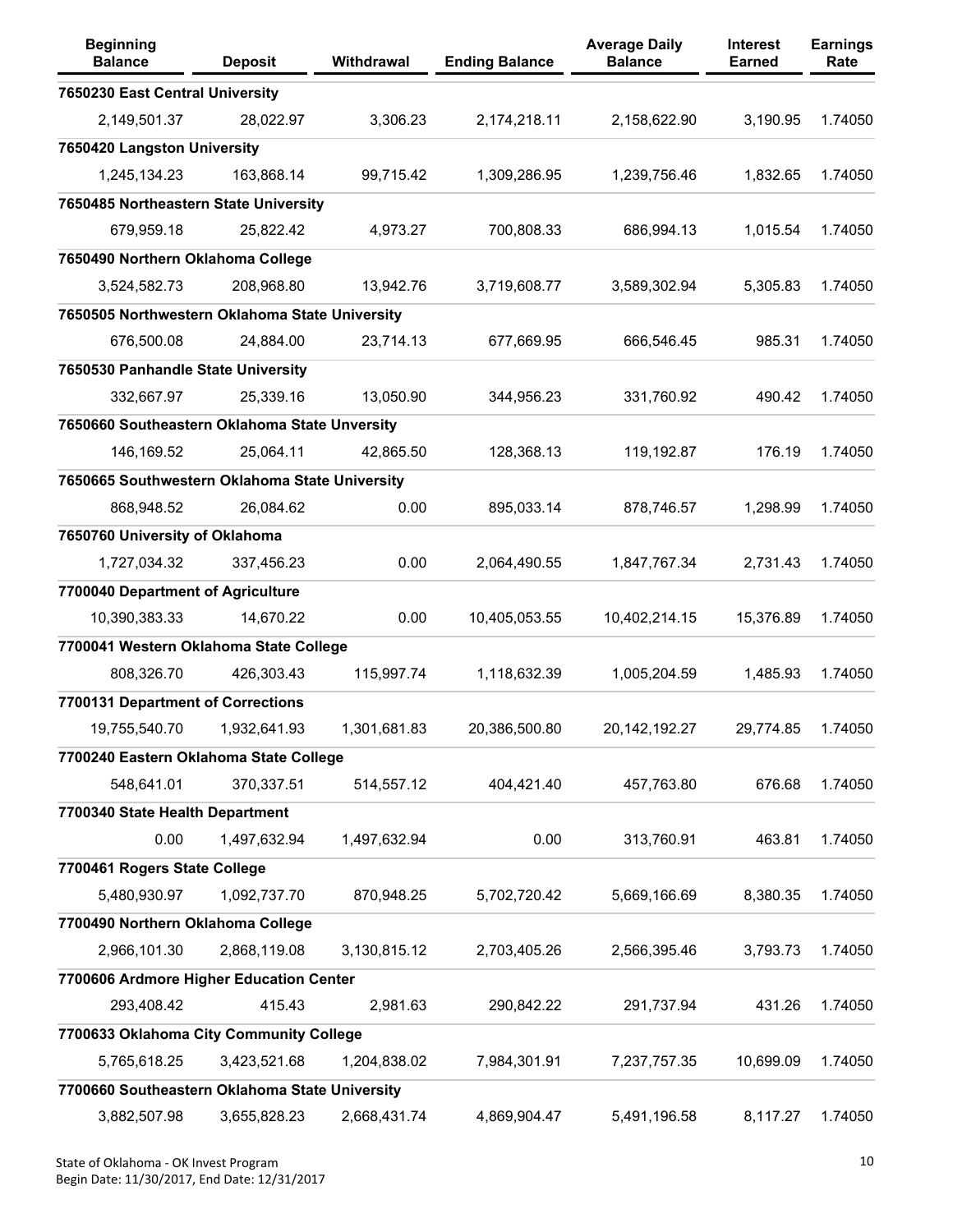| <b>Beginning</b><br><b>Balance</b>              | <b>Deposit</b> | Withdrawal    | <b>Ending Balance</b> | <b>Average Daily</b><br><b>Balance</b> | <b>Interest</b><br><b>Earned</b> | <b>Earnings</b><br>Rate |
|-------------------------------------------------|----------------|---------------|-----------------------|----------------------------------------|----------------------------------|-------------------------|
| 7700760 University of Oklahoma                  |                |               |                       |                                        |                                  |                         |
| 86,990,713.95                                   | 6.608.718.75   | 51,893,782.55 | 41,705,650.15         | 58,591,516.65                          | 86,611.91                        | 1.74050                 |
| 7700830 Department of Human Services            |                |               |                       |                                        |                                  |                         |
| 1,606,807.48                                    | 442,736.84     | 354,870.39    | 1,694,673.93          | 1,770,495.77                           | 2,617.21                         | 1.74050                 |
| 7701010 Oklahoma State University               |                |               |                       |                                        |                                  |                         |
| 12,656,157.04                                   | 27,014,842.97  | 33,129,495.11 | 6,541,504.90          | 7,718,822.44                           | 11,410.22                        | 1.74050                 |
| 7701091 Building Bond Commission Administrative |                |               |                       |                                        |                                  |                         |
| 2.87                                            | 0.00           | 0.00          | 2.87                  | 2.87                                   | 0.00                             | 1.74050                 |
| 7701150 University of Science & Arts            |                |               |                       |                                        |                                  |                         |
| 3,163,104.62                                    | 277,389.02     | 307,639.30    | 3,132,854.34          | 3,123,974.57                           | 4,617.96                         | 1.74050                 |
| 7701165 Connors State College                   |                |               |                       |                                        |                                  |                         |
| 208,166.78                                      | 281,426.54     | 345,841.81    | 143,751.51            | 173,460.73                             | 256.42                           | 1.74050                 |
| 7701400 Office of Juvenile Affairs              |                |               |                       |                                        |                                  |                         |
| 383,086.23                                      | 14,451.06      | 31,176.19     | 366,361.10            | 369,363.81                             | 546.01                           | 1.74050                 |
| 7701480 Northeasten Oklahoma A&M College        |                |               |                       |                                        |                                  |                         |
| 926,726.34                                      | 644,330.06     | 581,567.74    | 989,488.66            | 1,065,746.81                           | 1,575.42                         | 1.74050                 |
| 7701605 Regents for Higher Education            |                |               |                       |                                        |                                  |                         |
| 37,067,623.03                                   | 737,323.06     | 552,659.22    | 37,252,286.87         | 37,034,681.12                          | 54,745.88                        | 1.74050                 |
| 7701650 Department of Veteran Affairs           |                |               |                       |                                        |                                  |                         |
| 369,837.27                                      | 118,610.45     | 156,208.08    | 332,239.64            | 336,848.48                             | 497.94                           | 1.74050                 |
| 7701750 Tulsa Community College                 |                |               |                       |                                        |                                  |                         |
| 1,108.55                                        | 1.57           | 1,110.12      | 0.00                  | 501.04                                 | 0.74                             | 1.74050                 |
| 7701770 OUHSC                                   |                |               |                       |                                        |                                  |                         |
| 411,971,988.09                                  | 31,115,894.45  | 56,628,475.87 | 386,459,406.67        | 397,026,096.40                         | 586.897.03                       | 1.74050                 |
| 7701805 Department of Rehabilitation Services   |                |               |                       |                                        |                                  |                         |
| 154,593.38                                      | 21,331.16      | 8,583.30      | 167,341.24            | 153,643.36                             | 227.12                           | 1.74050                 |
| 7701865 Workers Compensation Commission         |                |               |                       |                                        |                                  |                         |
| 7,131,453.93                                    | 22,434.93      | 16,896.45     | 7,136,992.41          | 7,133,017.91                           | 10,544.26                        | 1.74050                 |
| 7702120 University of Central Oklahoma          |                |               |                       |                                        |                                  |                         |
| 25,912,339.21                                   | 6,161,232.96   | 1,372,137.98  | 30,701,434.19         | 30,238,986.08                          | 44,700.26                        | 1.74050                 |
| 7702650 Department of Veteran Affairs           |                |               |                       |                                        |                                  |                         |
| 343,750.52                                      | 30,198.13      | 124,531.83    | 249,416.82            | 268,877.13                             | 397.46                           | 1.74050                 |
| 7703650 Department of Veteran Affairs           |                |               |                       |                                        |                                  |                         |
| 305,210.55                                      | 134,610.34     | 124,916.86    | 314,904.03            | 311,662.18                             | 460.71                           | 1.74050                 |
| 7704650 Department of Veteran Affairs           |                |               |                       |                                        |                                  |                         |
| 457,388.89                                      | 44,584.09      | 29,278.04     | 472,694.94            | 462,771.18                             | 684.08                           | 1.74050                 |
| 7704865 Workers Compensation Commission         |                |               |                       |                                        |                                  |                         |
| 28,362.44                                       | 41.32          | 0.00          | 28,403.76             | 28,395.76                              | 41.98                            | 1.74050                 |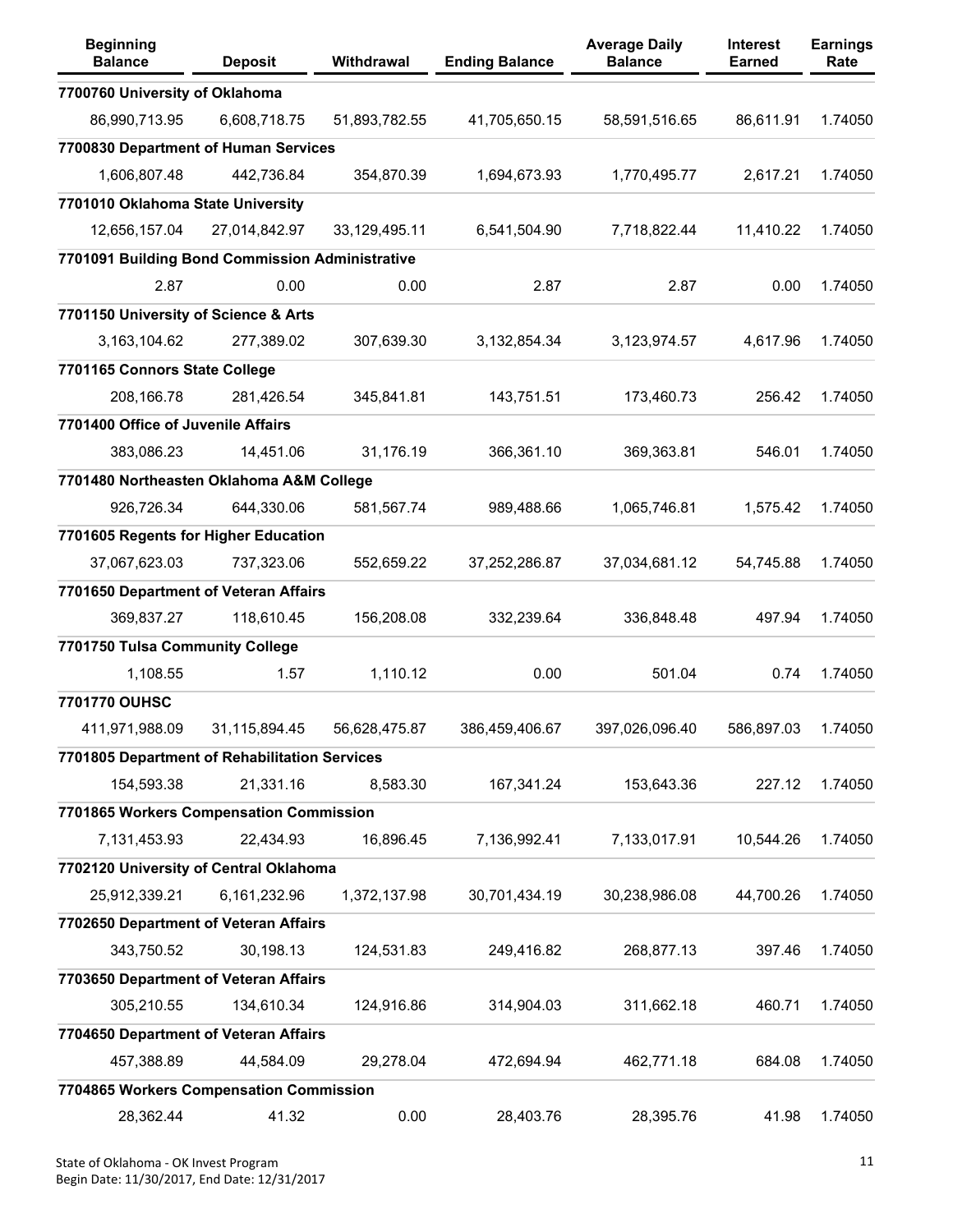| <b>Beginning</b><br><b>Balance</b>             | <b>Deposit</b>  | Withdrawal    | <b>Ending Balance</b> | <b>Average Daily</b><br><b>Balance</b> | <b>Interest</b><br><b>Earned</b> | <b>Earnings</b><br>Rate |
|------------------------------------------------|-----------------|---------------|-----------------------|----------------------------------------|----------------------------------|-------------------------|
| 7705505 Northwestern Oklahoma State University |                 |               |                       |                                        |                                  |                         |
| 334,165.55                                     | 1,235,256.28    | 851,613.97    | 717,807.86            | 959,672.14                             | 1,418.62                         | 1.74050                 |
| 7705650 Department of Veteran Affairs          |                 |               |                       |                                        |                                  |                         |
| 193,362.22                                     | 66,234.73       | 71,059.45     | 188,537.50            | 207,314.42                             | 306.46                           | 1.74050                 |
| 7705675 Self Insurance Guaranty Fund           |                 |               |                       |                                        |                                  |                         |
| 1,339,970.41                                   | 1,355.00        | 18,799.51     | 1,322,525.90          | 1,332,063.37                           | 1,969.10                         | 1.74050                 |
| 7705865 Workers Compensation Commission        |                 |               |                       |                                        |                                  |                         |
| 32,811.81                                      | 3,084.40        | 0.00          | 35,896.21             | 34,123.19                              | 50.44                            | 1.74050                 |
| 7706452 CMHC, Rep payee account                |                 |               |                       |                                        |                                  |                         |
| 14,860.04                                      | 27,543.50       | 31,850.37     | 10,553.17             | 23,181.80                              | 34.27                            | 1.74050                 |
| 7706650 Department of Veteran Affairs          |                 |               |                       |                                        |                                  |                         |
| 96,715.44                                      | 36,953.24       | 33,063.05     | 100,605.63            | 91,740.39                              | 135.61                           | 1.74050                 |
| 7706865 OK Workers Comp Commission             |                 |               |                       |                                        |                                  |                         |
| 318,899.02                                     | 450.28          | 0.00          | 319,349.30            | 319,262.15                             | 471.94                           | 1.74050                 |
| 7707452 CMHC, Rep payee account                |                 |               |                       |                                        |                                  |                         |
| 39,429.51                                      | 31,621.75       | 32,899.51     | 38,151.75             | 45,317.22                              | 66.99                            | 1.74050                 |
| 7707605 Regents for Higher Education           |                 |               |                       |                                        |                                  |                         |
| 4,946,715.04                                   | 16, 161, 126.89 | 19,410,681.98 | 1,697,159.95          | 2,627,450.69                           | 3,883.98                         | 1.74050                 |
| 7707650 Department of Veteran Affairs          |                 |               |                       |                                        |                                  |                         |
| 347,899.19                                     | 75,024.21       | 133,783.76    | 289,139.64            | 339,788.39                             | 502.29                           | 1.74050                 |
| 7707865 OK Workers Comp Commission             |                 |               |                       |                                        |                                  |                         |
| 69,928.55                                      | 98.74           | 0.00          | 70,027.29             | 70,008.18                              | 103.49                           | 1.74050                 |
| 7708108 Carl Albert State College              |                 |               |                       |                                        |                                  |                         |
| 5,939,942.80                                   | 319,270.14      | 819,875.11    | 5,439,337.83          | 5,417,645.23                           | 8,008.54                         | 1.74050                 |
| 7708605 Regents for Higher Education           |                 |               |                       |                                        |                                  |                         |
| 32,915.56                                      | 50.69           | 4,475.00      | 28,491.25             | 31,224.18                              | 46.16                            | 1.74050                 |
| 7709605 Regents for Higher Education           |                 |               |                       |                                        |                                  |                         |
| 984.13                                         | 539,857.17      | 486,900.00    | 53,941.30             | 160,210.56                             | 236.83                           | 1.74050                 |
| 7710350 Oklahoma Historical Society            |                 |               |                       |                                        |                                  |                         |
| 1,202,729.25                                   | 1,698.25        | 0.00          | 1,204,427.50          | 1,204,098.81                           | 1,779.94                         | 1.74050                 |
| 7710452 Oklahoma Department of Mental Health   |                 |               |                       |                                        |                                  |                         |
| 904,183.09                                     | 2,068.27        | 14,400.00     | 891,851.36            | 899,997.88                             | 1,330.41                         | 1.74050                 |
| 7710605 Regents for Higher Education           |                 |               |                       |                                        |                                  |                         |
| 1,622,452.75                                   | 104,044.30      | 25,364.00     | 1,701,133.05          | 1,670,038.02                           | 2,468.71                         | 1.74050                 |
| 7711185 Corporation Commission                 |                 |               |                       |                                        |                                  |                         |
| 71,296,103.24                                  | 802,866.19      | 2,018,780.99  | 70,080,188.44         | 70,435,428.53                          | 104,119.97                       | 1.74050                 |
| 7711420 Langston University                    |                 |               |                       |                                        |                                  |                         |
| 9,809,690.74                                   | 0.00            | 920,418.43    | 8,889,272.31          | 9,197,772.94                           | 13,596.45                        | 1.74050                 |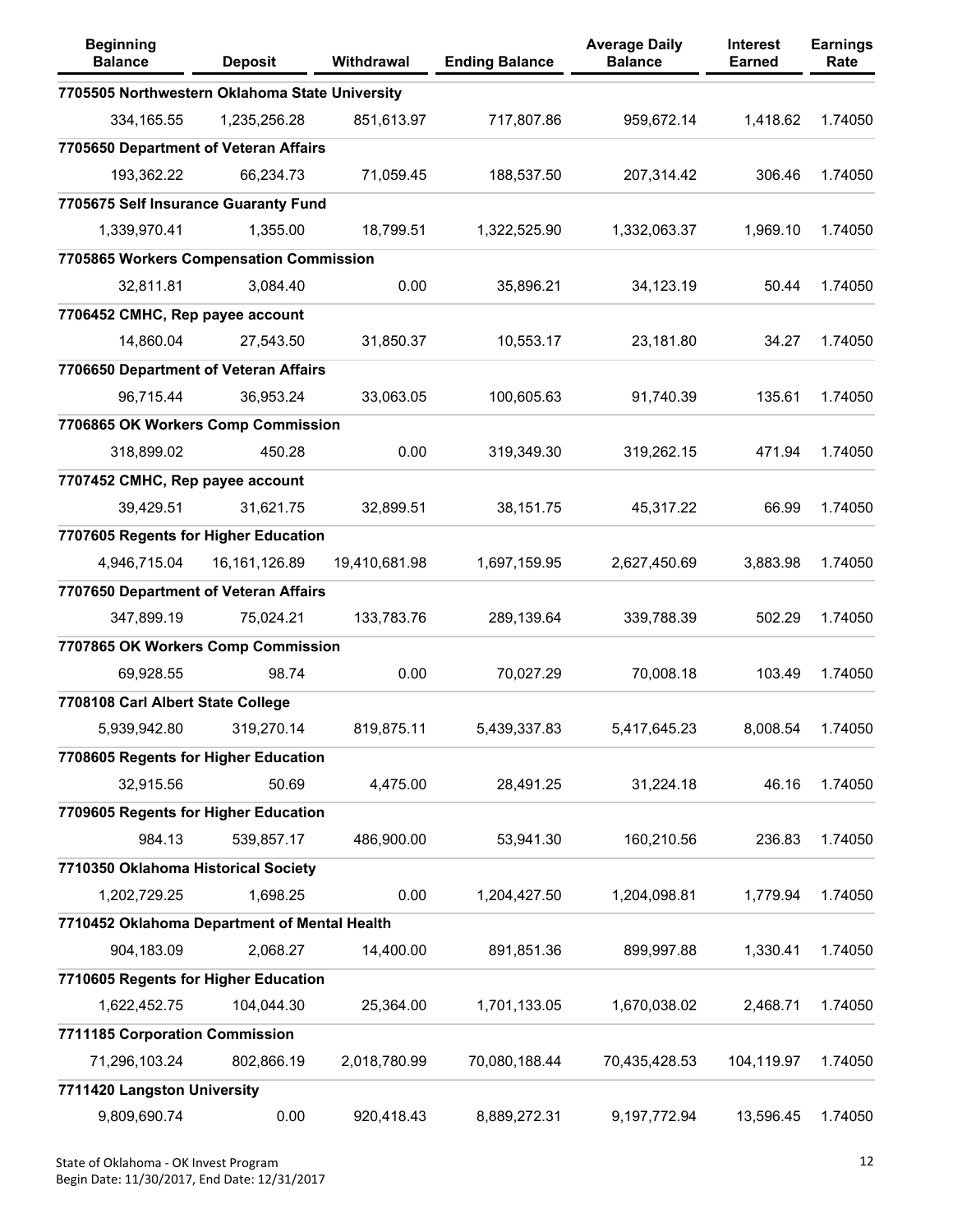| <b>Beginning</b><br><b>Balance</b>          | <b>Deposit</b> | Withdrawal   | <b>Ending Balance</b> | <b>Average Daily</b><br><b>Balance</b> | <b>Interest</b><br><b>Earned</b> | <b>Earnings</b><br>Rate |
|---------------------------------------------|----------------|--------------|-----------------------|----------------------------------------|----------------------------------|-------------------------|
| 7711452 Griffin Memorial Hospital Rep Payee |                |              |                       |                                        |                                  |                         |
| 42,014.38                                   | 955.00         | 3,342.35     | 39,627.03             | 39,356.70                              | 58.18                            | 1.74050                 |
| 7711605 Regents for Higher Education        |                |              |                       |                                        |                                  |                         |
| 807,931.41                                  | 1,140.79       | 0.00         | 809,072.20            | 808,851.40                             | 1,195.67                         | 1.74050                 |
| 7712605 Regents for Higher Education        |                |              |                       |                                        |                                  |                         |
| 144,574.27                                  | 204.13         | 0.00         | 144,778.40            | 144,738.89                             | 213.96                           | 1.74050                 |
| 7713605 Regents for Higher Education        |                |              |                       |                                        |                                  |                         |
| 1,915,664.39                                | 2,704.91       | 0.00         | 1,918,369.30          | 1,917,845.77                           | 2,835.02                         | 1.74050                 |
| 7714605 Regents for Higher Education        |                |              |                       |                                        |                                  |                         |
| 11,670,103.66                               | 174,744.91     | 0.00         | 11,844,848.57         | 11,785,484.39                          | 17,421.69                        | 1.74050                 |
| 7715605 Regents for Higher Education        |                |              |                       |                                        |                                  |                         |
| 457,098.53                                  | 645.42         | 0.00         | 457,743.95            | 457,619.03                             | 676.47                           | 1.74050                 |
| 7718605 Regents for Higher Education        |                |              |                       |                                        |                                  |                         |
| 6,261,132.85                                | 1,701,607.26   | 1,140,820.75 | 6,821,919.36          | 6,407,843.29                           | 9,472.28                         | 1.74050                 |
| 7719605 Regents for Higher Education        |                |              |                       |                                        |                                  |                         |
| 33,970.65                                   | 107.91         | 0.00         | 34,078.56             | 34,055.74                              | 50.34                            | 1.74050                 |
| 7723623 Seminole State College              |                |              |                       |                                        |                                  |                         |
| 499,515.84                                  | 263,526.05     | 413,952.09   | 349,089.80            | 373,350.60                             | 551.90                           | 1.74050                 |
| 7725100 Cameron University                  |                |              |                       |                                        |                                  |                         |
| 3,189,820.93                                | 717,085.67     | 431,119.53   | 3,475,787.07          | 3,548,047.62                           | 5,244.84                         | 1.74050                 |
| 7730230 East Central University             |                |              |                       |                                        |                                  |                         |
| 10,402,452.64                               | 23,685.14      | 758,584.96   | 9,667,552.82          | 9,885,111.18                           | 14,612.50                        | 1.74050                 |
| 7730830 Department of Human Services        |                |              |                       |                                        |                                  |                         |
| 165,924.33                                  | 243.30         | 16,572.67    | 149,594.96            | 155,296.03                             | 229.56                           | 1.74050                 |
| 7740605 Regents for Higher Education        |                |              |                       |                                        |                                  |                         |
| 16,009,763.23                               | 3,938,089.49   | 7,878,725.67 | 12,069,127.05         | 12,733,253.59                          | 18,822.71                        | 1.74050                 |
| 7741241 Redlands Community College          |                |              |                       |                                        |                                  |                         |
| 965,264.13                                  | 53,928.72      | 59,342.72    | 959,850.13            | 954,906.53                             | 1,411.57                         | 1.74050                 |
| 7745605 Regents for Higher Education        |                |              |                       |                                        |                                  |                         |
| 1,548.27                                    | 224,725.68     | 191,000.00   | 35,273.95             | 72,378.66                              | 106.99                           | 1.74050                 |
| 7747470 Murray State College                |                |              |                       |                                        |                                  |                         |
| 5,706,276.90                                | 0.00           | 249,214.02   | 5,457,062.88          | 5,560,418.84                           | 8,219.59                         | 1.74050                 |
| 7750350 Oklahoma Historical Society         |                |              |                       |                                        |                                  |                         |
| 908,473.48                                  | 0.00           | 29,712.06    | 878,761.42            | 890,944.73                             | 1,317.02                         | 1.74050                 |
| 7750531 Rose State College                  |                |              |                       |                                        |                                  |                         |
| 11,609,609.14                               | 612,483.08     | 249,120.37   | 11,972,971.85         | 11,737,088.71                          | 17,350.15                        | 1.74050                 |
| 7751485 Northeastern State University       |                |              |                       |                                        |                                  |                         |
| 14,512,101.28                               | 84,380.40      | 1,884,424.62 | 12,712,057.06         | 13,214,834.87                          | 19,534.60                        | 1.74050                 |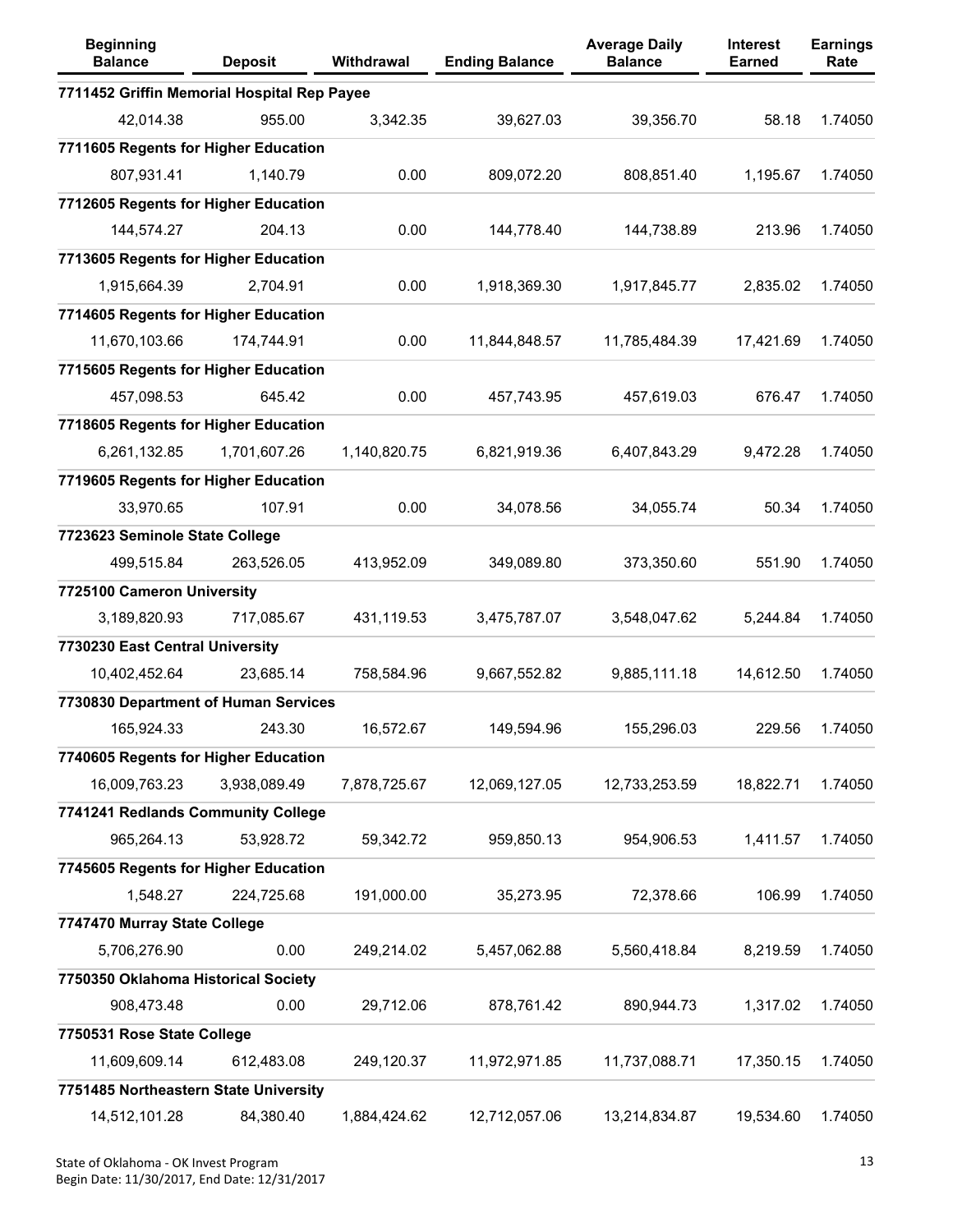| <b>Beginning</b><br><b>Balance</b>             | <b>Deposit</b> | Withdrawal   | <b>Ending Balance</b> | <b>Average Daily</b><br><b>Balance</b> | <b>Interest</b><br><b>Earned</b> | <b>Earnings</b><br>Rate |
|------------------------------------------------|----------------|--------------|-----------------------|----------------------------------------|----------------------------------|-------------------------|
| 7752485 Northeastern State University          |                |              |                       |                                        |                                  |                         |
| 2,534,011.22                                   | 3,613.71       | 112.70       | 2,537,512.23          | 2,536,822.74                           | 3,750.01                         | 1.74050                 |
| 7765665 Southwestern Oklahoma State University |                |              |                       |                                        |                                  |                         |
| 8,607,012.98                                   | 854,435.01     | 2,103,785.61 | 7,357,662.38          | 7,866,879.48                           | 11,629.08                        | 1.74050                 |
| 7790041 Western Oklahoma State University      |                |              |                       |                                        |                                  |                         |
| 61,928.23                                      | 56,075.47      | 54,556.23    | 63,447.47             | 53,827.48                              | 79.57                            | 1.74050                 |
| 7790120 University of Central Oklahoma         |                |              |                       |                                        |                                  |                         |
| 628,391.58                                     | 1,764,464.55   | 812,105.05   | 1,580,751.08          | 1,335,386.99                           | 1,974.01                         | 1.74050                 |
| 7790230 East Central University                |                |              |                       |                                        |                                  |                         |
| 615,059.63                                     | 28,071.88      | 296,899.20   | 346,232.31            | 421,528.68                             | 623.12                           | 1.74050                 |
| 7790241 Redlands Community College             |                |              |                       |                                        |                                  |                         |
| 28,961.84                                      | 123,319.22     | 58,921.25    | 93,359.81             | 85,588.08                              | 126.52                           | 1.74050                 |
| 7790470 Murray State College                   |                |              |                       |                                        |                                  |                         |
| 69,333.27                                      | 99,741.08      | 90,399.73    | 78,674.62             | 61,314.21                              | 90.64                            | 1.74050                 |
| 7790485 Northeastern State University          |                |              |                       |                                        |                                  |                         |
| 0.00                                           | 1,294,639.38   | 336,407.88   | 958,231.50            | 763,198.55                             | 1,128.19                         | 1.74050                 |
| 7790490 Northern Oklahoma College              |                |              |                       |                                        |                                  |                         |
| 411,889.82                                     | 194,983.87     | 171,987.48   | 434,886.21            | 446,507.84                             | 660.04                           | 1.74050                 |
| 7790660 Southeastern State University          |                |              |                       |                                        |                                  |                         |
| 20,344.74                                      | 375,100.57     | 197,053.51   | 198,391.80            | 140,064.73                             | 207.05                           | 1.74050                 |
| 7790665 Southwestern Oklahoma State University |                |              |                       |                                        |                                  |                         |
| 540,801.97                                     | 381,782.64     | 337,359.49   | 585,225.12            | 688,099.76                             | 1,017.17                         | 1.74050                 |
| 7805370 OIFA                                   |                |              |                       |                                        |                                  |                         |
| 14,478.02                                      | 20.44          | 0.00         | 14,498.46             | 14,494.50                              | 21.43                            | 1.74050                 |
| 7823740 OCIA 2008B Reserve Fund                |                |              |                       |                                        |                                  |                         |
| 633.95                                         | 0.90           | 0.00         | 634.85                | 634.68                                 | 0.94                             | 1.74050                 |
| 7845740 OCIA 2008A Sinking Fund                |                |              |                       |                                        |                                  |                         |
| 4,369.46                                       | 6.17           | 0.00         | 4,375.63              | 4,374.44                               | 6.47                             | 1.74050                 |
| 7846740 OCIA 2008B Sinking Fund                |                |              |                       |                                        |                                  |                         |
| 1,793.59                                       | 2.53           | 0.00         | 1,796.12              | 1,795.63                               | 2.65                             | 1.74050                 |
| 7847740 OSF Building Project Fund              |                |              |                       |                                        |                                  |                         |
| 3,567,814.60                                   | 5,037.73       | 0.00         | 3,572,852.33          | 3,571,877.29                           | 5,280.07                         | 1.74050                 |
| 7848740 OSF Building Project Fund              |                |              |                       |                                        |                                  |                         |
| 789,830.45                                     | 1,115.24       | 0.00         | 790,945.69            | 790,729.84                             | 1,168.88                         | 1.74050                 |
| 7849740 OCIA 2009A Sinking Fund                |                |              |                       |                                        |                                  |                         |
| 944,283.07                                     | 185,829.21     | 0.00         | 1,130,112.28          | 963,033.89                             | 1,423.59                         | 1.74050                 |
| 7850740 OCIA                                   |                |              |                       |                                        |                                  |                         |
| 4,503,157.42                                   | 885,269.71     | 0.00         | 5,388,427.13          | 4,592,489.08                           | 6,788.77                         | 1.74050                 |